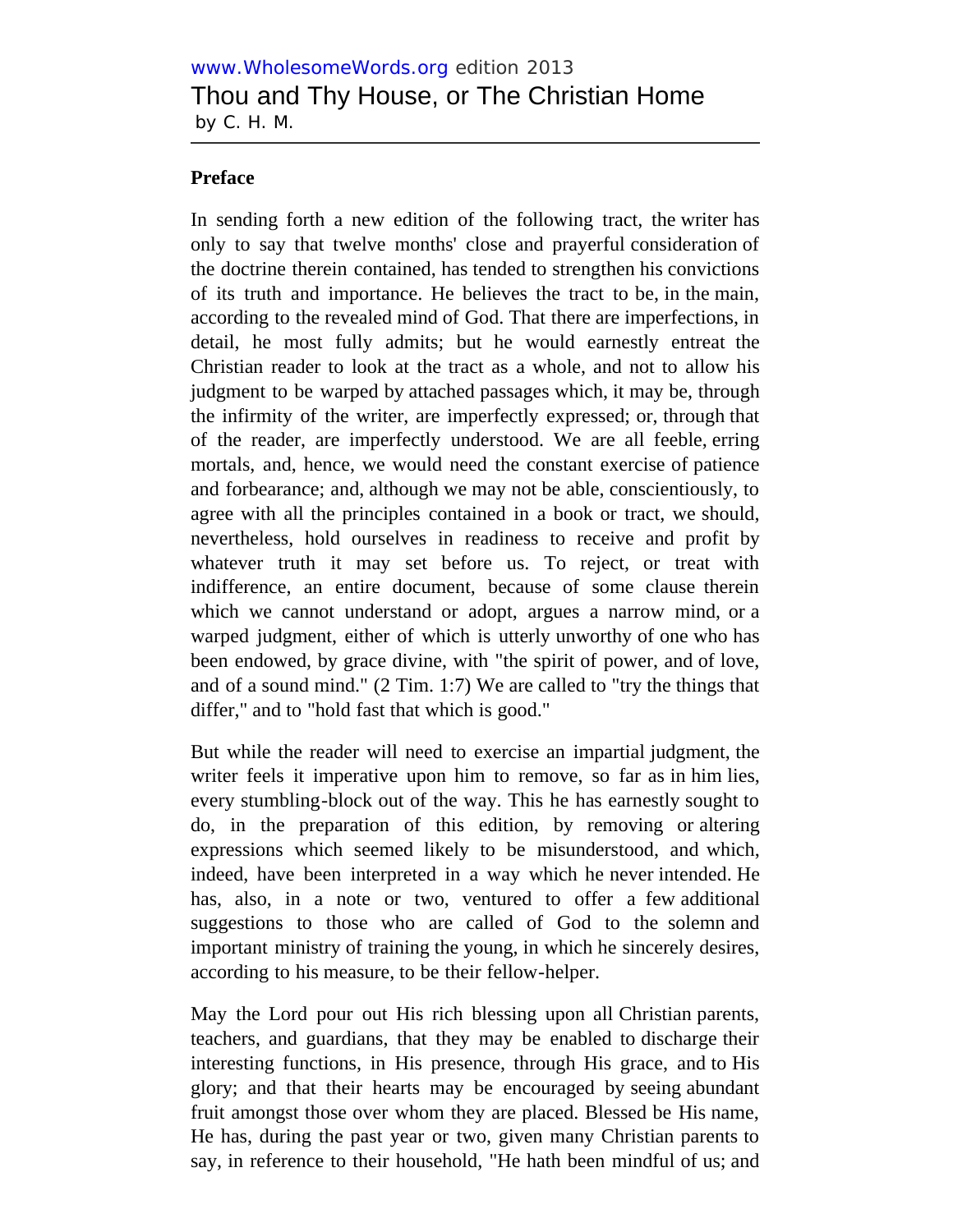He will bless us."

May our hearts be filled with praise for the past, and confidence for the future. C. H. M.

There are two houses which occupy a very prominent place on the page of inspiration, and these are, the house of God, and the house of God's servant. God attaches immense importance to His house; and justly so, because it is His. His truth, His honor, His character, His glory, are all involved in the character of His house; and hence it is His desire that the impress of what He is should plainly appear on that which belongs to Him. If God has a house, it assuredly should be a godly house, a holy house, a spiritual house, an elevated house, a pure and heavenly house. It should be all this, not merely in abstract position and principle, but practically and characteristically. Its abstract position is founded upon what God has made it, and where He has set it; but its practical character is founded upon the actual walk of those who form its constituent parts down here upon this earth.

Now, while many minds may be prepared to enter into the truth and importance of all the principles connected with God's house, there may be but few, comparatively, who are disposed to give a due measure of attention to those connected with the house of God's servant; although, if one were asked the question, What house stands next in order to the house of God? he should, undoubtedly, reply, The house of His servant. However, as there is nothing like bringing the holy authority of God's word to bear upon the conscience, I shall quote a few passages of Scripture, which will tend to show, in a clear and forcible point of view, what are God's thoughts about the house of one holding connection with Him.

When the iniquity of the antediluvian world had risen to a head, and the end of all flesh had come before a righteous God, who was about to roll the heavy tide of judgment over the corrupted scene, these sweet words fell upon Noah's ear, "Come thou and *all thy house* into the ark; for thee have I seen righteous before Me in this generation." (Gen. 7:1) Now, it will be said, that Noah was a type of Christ—the righteous head of a saved family—saved in virtue of their association with him. All this is fully granted: but Noah's typical character does not, in any wise, interfere with the principle which I seek to deduce from this and kindred passages, which principle, I shall here, at the outset, distinctly lay down—it is this: *the house of every servant of God is, in virtue of its connection with Him, brought into a position of privilege and consequent responsibility.*\*

[\*Note: The reader will not, I trust, imagine that the necessity for the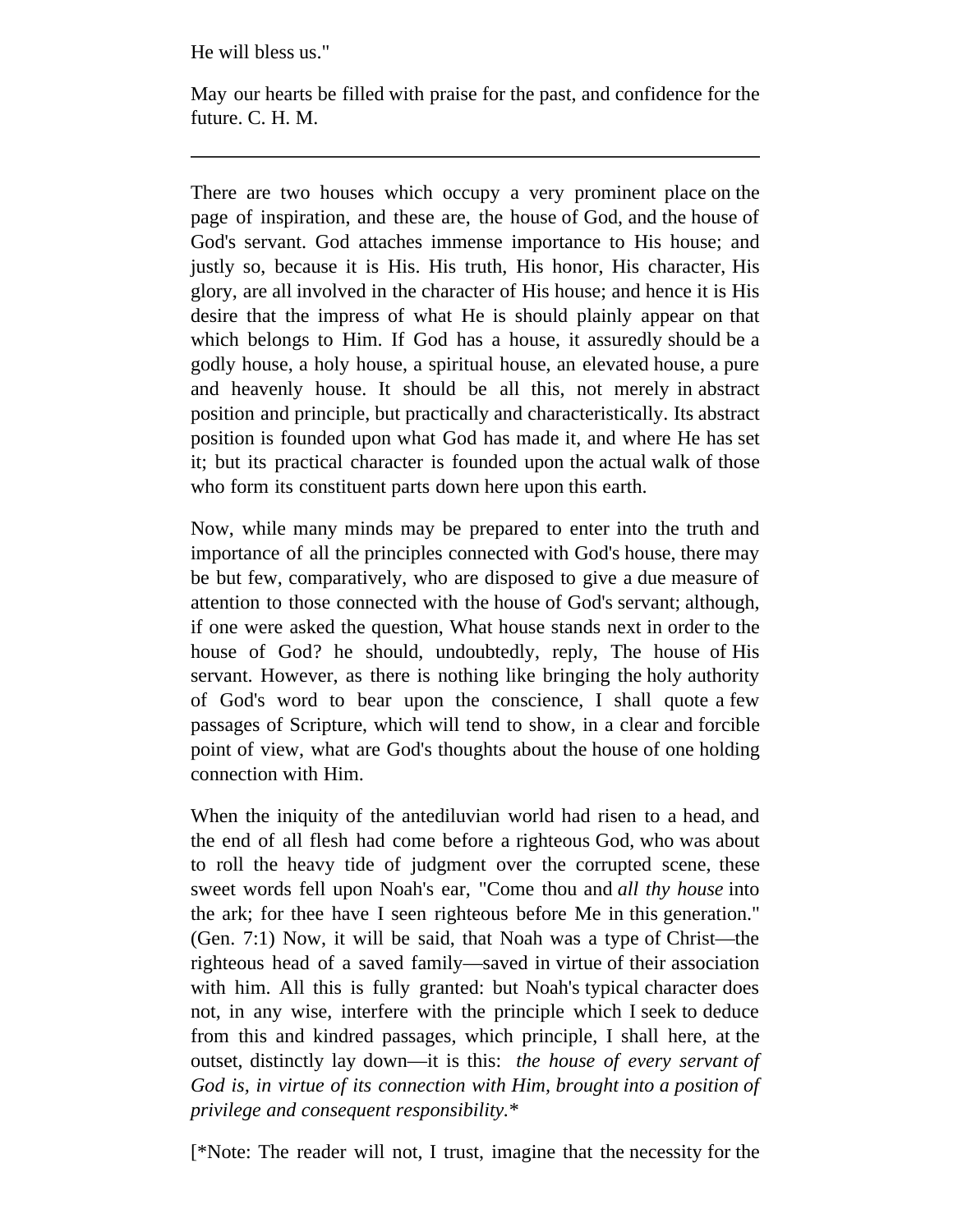work of the Holy Ghost in the regeneration of the children of Christian parents, is denied or interfered with. God forbid! "Except a man be born again, he cannot see the kingdom of God." This is as true of a Christian's child as of every one else. Grace is not hereditary. The sum of what I would press upon Christian parents is, that Scripture inseparably links a man with his house, and that the Christian parent is warranted in counting upon God for his children, and responsible to train his children for God. Let any one who denies this interpret Ephesians 6:4.]

That this is a principle involving vast practical consequences we shall, with God's blessing and grace, see, ere we close this paper; but we must first seek to establish its truth from the Word of God. Were we merely left to argue from analogy, our thesis might be easily proved; for it could never be supposed, by any mind at all acquainted with the character and ways of God, that He would attach such unspeakable importance to His own house, and attach none at all, or almost none, to that of His servant. This were impossible; it would be utterly unlike God; and God must always act like Himself. But we are not left to analogy on this most important and deeply practical question; and the passage just quoted forms one of the first of a series of direct and positive proofs. In it we find those immensely significant words, "*Thou and thy house*," inseparably linked together. God did not reveal a salvation for Noah which was of no avail to Noah's house. He never contemplated such a thing. The same ark that lay open to him lay open to them also. Why? Was it because they had faith? No; but because *he* had, and they were connected with him. God gave him a blank check for himself and his family, and it devolved upon him to fill it up by bringing them in along with him. I repeat it, this does not in the least interfere with Noah's typical character. I look at him typically; but I look at him personally also. Nor can I, under any circumstances separate a man from his house. The house of God is brought into blessing and responsibility because of its connection with Him; and the house of the servant of God is brought into blessing and responsibility because of its connection with him. This is our thesis.

The next passage to which I shall refer occurs in the life of Abraham. "And the LORD said, 'Shall I hide from Abraham that thing which I do?...For I know him, that he will command his children and his household after him, and they shall keep the way of the LORD, to do justice and judgment; that the LORD may bring upon Abraham that which he hath spoken of him.'" (Gen. 18:17-19) Here it is not a question of salvation, but of communion with the mind and purposes of God; and let the Christian parent note and solemnly ponder the fact, that when God was seeking out a man to whom He could disclose His secret counsels, He selected one possessing the simple characteristic of "commanding his children and his household." This, to a tender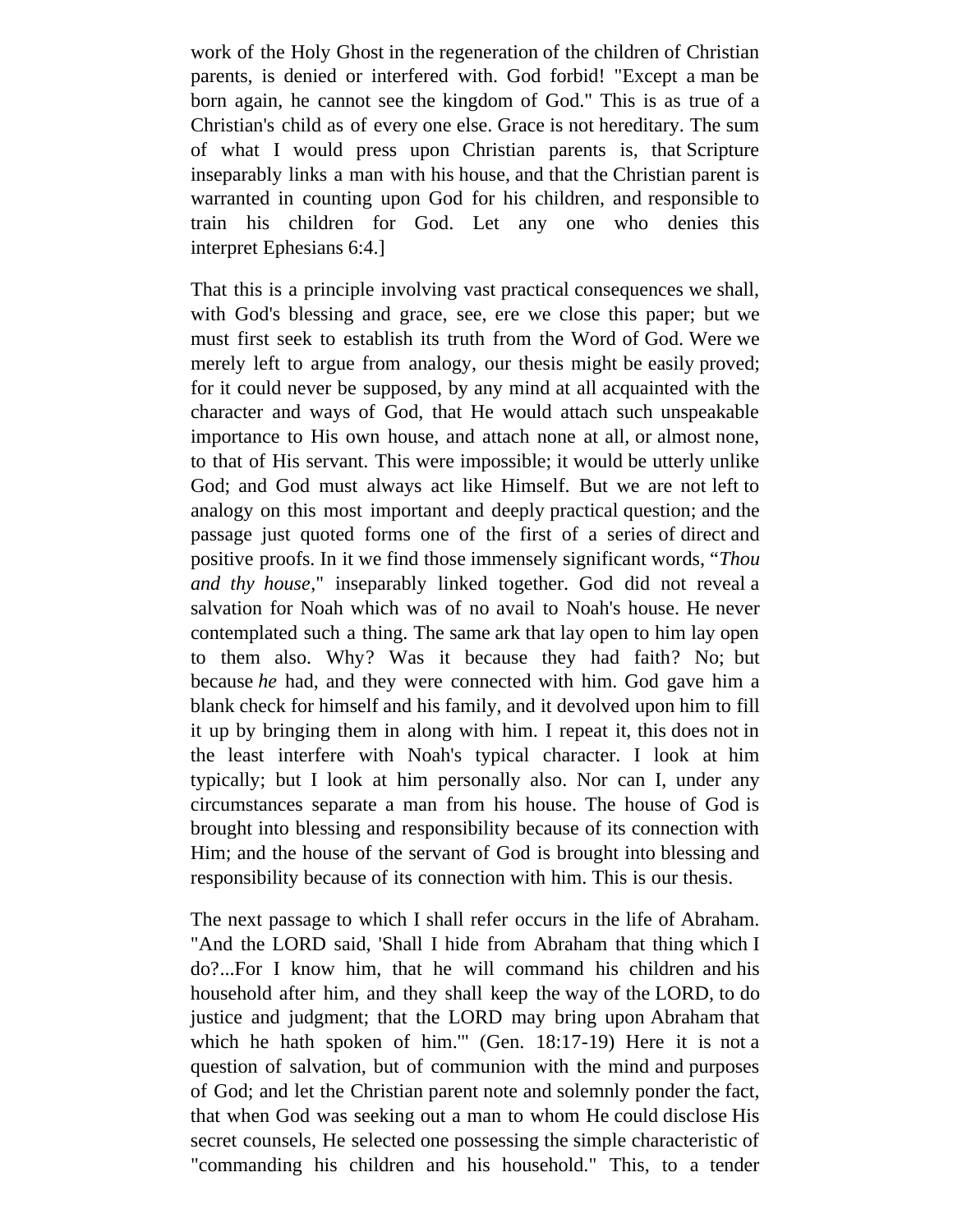conscience, cannot fail to prove a most pungent principle. If there is one point above another in which Christians have failed, it is in this very point of commanding their children and household. They surely have not set God before them in this particular; for, if I look at the entire record of God's dealings with His house, I find them invariably characterised by the exercise of power on the principle of righteousness. He has firmly established and unflinchingly carried out His holy authority. It matters not what the outward aspect or character of His house may be, the essential principle of His dealing with it is immutable. "Thy testimonies are very sure, holiness becometh thy house, O LORD, *forever*." Now, the servant must ever take his Master as his model; and if God rules His house with power exercised in righteousness, so must I; for if I am, in any one particular of my conduct, different from Him, I must, in that particular, be wrong. This is plain.

But not only does God so rule His house: He likewise loves, approves of, and treats with His marked and honoured confidence, those who do the same. In the above passage, we find Him saying, "I cannot hide my purposes from Abraham." Why? Is it because of his personal grace or faith? No; but simply because "he will command his children and his household." A man who knows how to command his house is worthy of God's confidence. This is a stupendous truth, the edge of which should pierce the conscience of many a Christian parent. Many of us, alas! with our eye resting on Genesis 18:19, may well prostrate ourselves before the One who uttered and penned that word, and cry out Failure! failure! shameful, humiliating failure! And why is this? Why have we failed to meet the solemn responsibility devolving upon us in reference to the due command of our households? I believe there is but one reply, viz., because we have failed to realize, by faith, the privilege conferred upon those households in virtue of their association with us. It is remarkable that our two earliest proofs should present to our view, with such accuracy, the two grand divisions of our question, namely, privilege and responsibility. In Noah's case, the word was, "Thou and thy house" in the place of salvation; in Abraham's case, it was "Thou and thy house" in the place of moral government. The connection is at once marked and beautiful, and the man who fails in faith to appropriate the privilege will fail in moral power to answer the responsibility. God looks upon a man's house as part of himself, and he cannot, in the smallest degree, whether in principle or practice, disregard the connection without suffering serious damage, and also marring the testimony.

Now, the question for the Christian parent's conscience really is, A*m I counting upon God for my house, and ruling my house for God?* A solemn question, surely; yet, it is to be feared very few feel its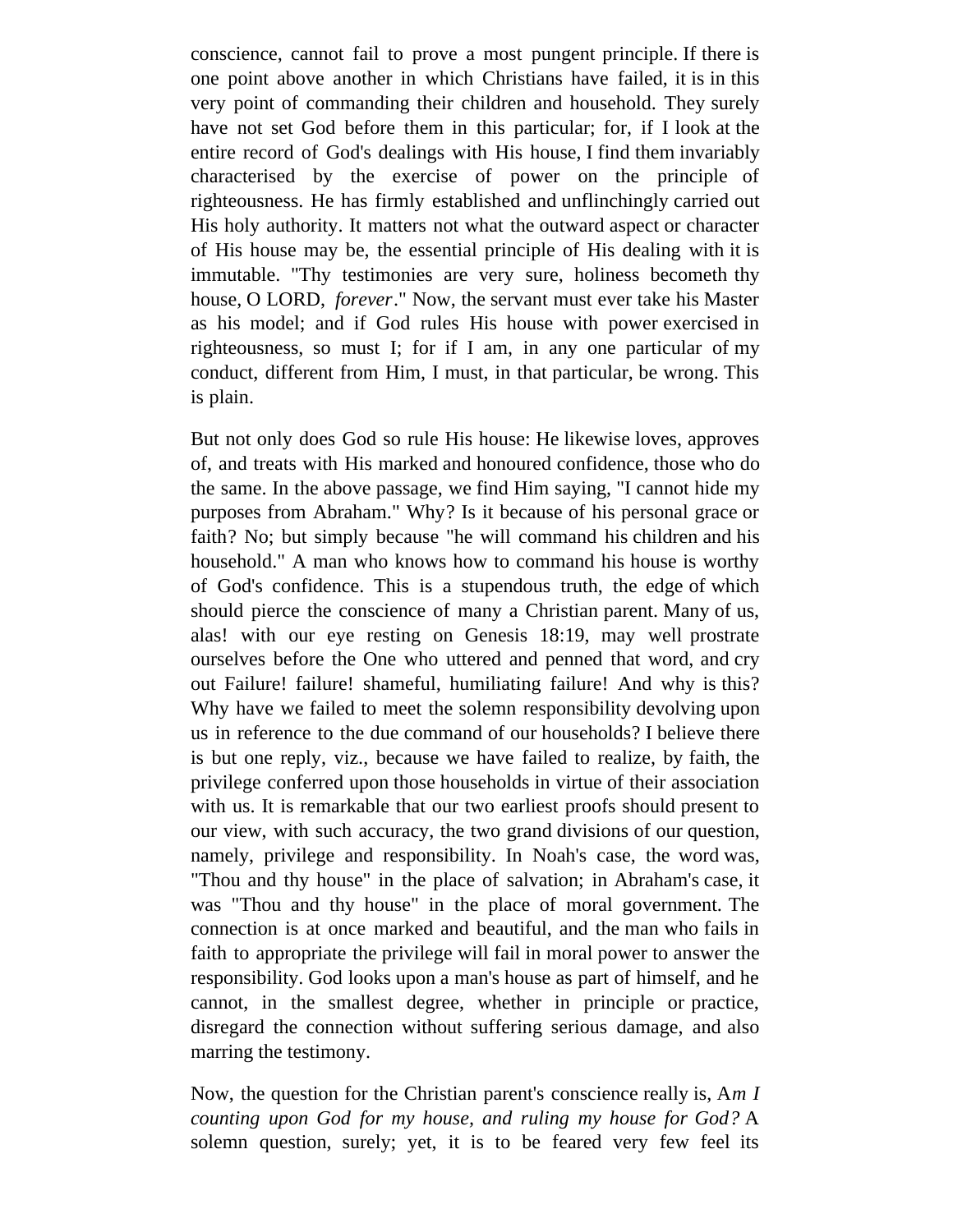magnitude and power. And here, perhaps, my reader may feel disposed to demand fuller Scripture proof than has yet been adduced, as to our warrant for counting upon God for our houses. I shall, therefore proceed with the scripture quotations. I give one from the history of Jacob. "And God said to Jacob, 'Arise, go up to Bethel.'" This would seem to have been addressed to Jacob personally; but he never thought, for a moment, of disconnecting himself from his family, either as to privilege or responsibility; wherefore it is immediately added: "Jacob said unto *his household*, and to all that were with him, Put away the strange gods that are among you, and be clean, and change your garments; and let us arise, and go up to Bethel." (Gen. 35:1-3) Here we see that a call to Jacob put Jacob's house under responsibility. He was called to go up to God's house, and the question immediately suggested itself to his conscience whether his own house were in a fit condition to respond to such a call.

We now turn to the opening chapters of the book of Exodus, where we find that one of Pharaoh's four objections to the full deliverance and separation of Israel, had specific reference to "the little ones." "And Moses and Aaron were brought again unto Pharaoh; and he said unto them, Go, serve the LORD your God; but who are they that shall go? And Moses said, We will go with our young, and with our old, with our sons, and with our daughters, with our flocks and with our herds will we go; *for* we must hold a feast unto the LORD." (Exod. 10:8, 9)

The reason why they should take the little ones and all with them, was because they were going to hold a feast unto the Lord. Nature might say, Oh, what can these little creatures know about a feast unto the Lord? Are you not afraid of making them formalists? The reply of Moses is simple and decisive—"We will go with our young...*for* we must hold a feast unto the LORD." They had no idea of seeking one thing for themselves, and another for their children. They dreamed not of Canaan for themselves and Egypt for their children. How could they taste the manna of the wilderness, or the old corn of the land, while their children were feeding upon the leeks, the onions, and the garlic of Egypt? Impossible. Moses and Aaron understood not such acting. They felt that God's call to them was a call to their little ones; and, moreover, were it not fully carried out, they would no sooner have gone forth from Egypt by one road than their children would draw them back by another. That such would have been the case, Satan was but too well aware, and hence appears the reason of the objection, "Not so, go now, *ye that are men*." This is the very thing which so many professing Christians are doing (or attempting rather to do) at this present time. They profess to go forth themselves to serve the Lord, but their little ones are in Egypt. They profess to have taken "three days' journey into the wilderness;" in other words, they profess to have left the world, they profess to be dead to it, and risen with Christ, as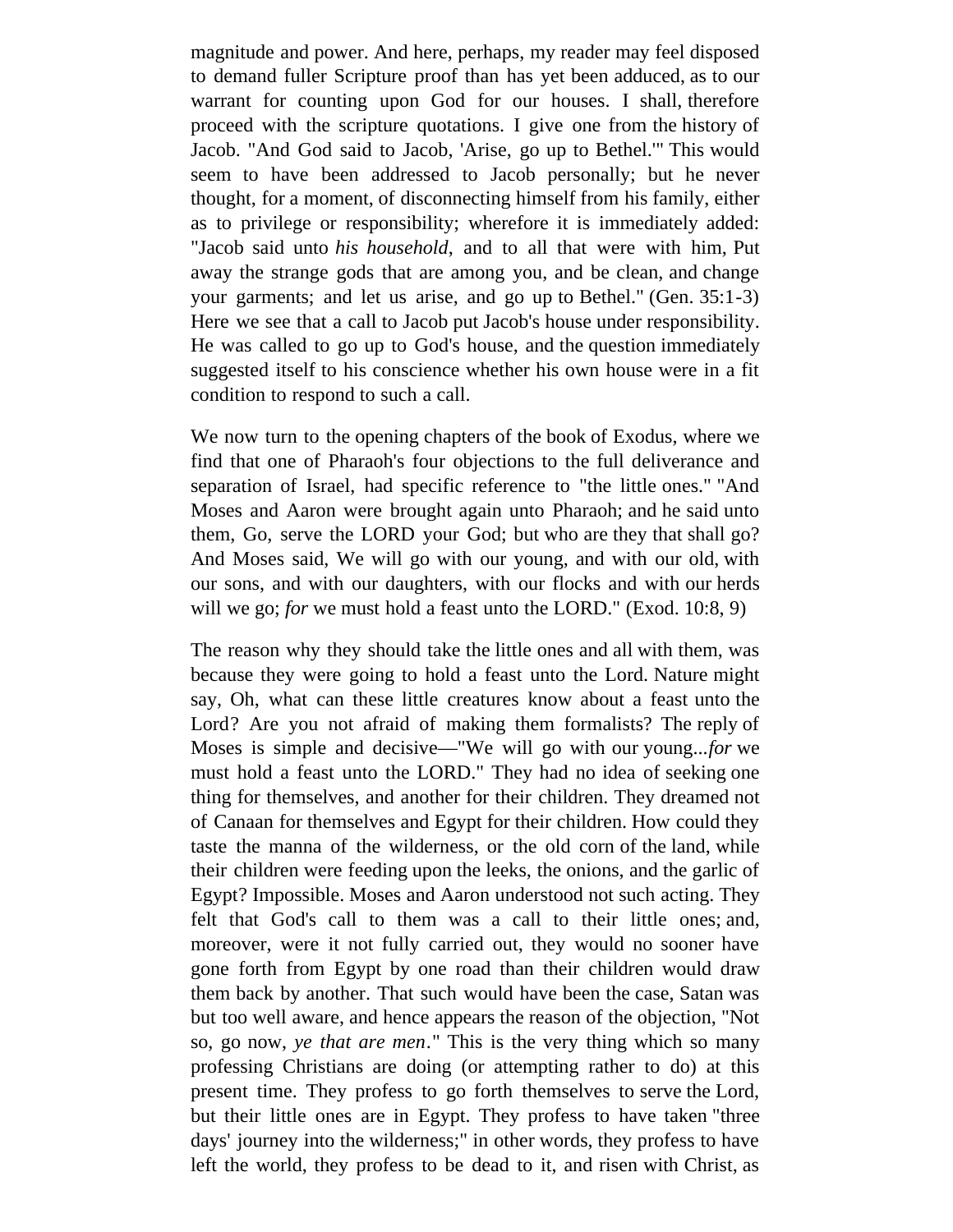the possessors of a heavenly life, and the heirs and expectants of a heavenly glory; but they leave their little ones behind, in the hands of Pharaoh, or rather of Satan.\* They have given up the world for themselves, but they cannot do so for their children. Hence, on Lord's day, the professed position of strangers and pilgrims is taken; hymns are sung, prayers uttered, and principles taught which bespeak a people far advanced in the heavenly life, and just on the borders of Canaan, in actual experience (in spirit, of course, they are already there); but alas! on Monday morning, every act, every habit, every pursuit, every object, contradicts all this. The little ones are trained for the world. The scope, aim, object, and entire character of their education is worldly, in the truest and strictest sense of the word. Moses and Aaron would not have understood such actings, and neither indeed should any morally honest heart, or upright mind, understand them. I should have no other principle, portion, or prospect, for my children, but what I have for myself; nor should I train them with a view to any other. If Christ and heavenly glory are sufficient for me, they are sufficient for them likewise; but then the proof that they are really sufficient for me, should be unequivocal. The tone of the parent's character should be such as to afford not a shadow of a doubt as to the real deep-seated purpose and object of his soul.

[\*Note: It will be said that there cannot be any analogy between the actual removal of people from one country to another, and the training of our children. I reply, the analogy only applies in principle. It is perfectly evident that we cannot take our children to heaven in the sense in which the Israelites took theirs to Canaan. God alone can fit our children for heaven, by implanting in them the life of His own Son; and He alone can bring them to heaven, in His own time. But, then, although we can neither fit our children for, nor bring them to, heaven, we can, nevertheless, by faith, train them for it; and it is not merely our *duty* (a poor, cold, and unworthy expression) but our high and holy *privilege* so to do. Hence, therefore, if the principle on which, and the object with which, we train our children are manifestly worldly, we do, virtually, and so far as in us lies, leave them in the world. And, on the other hand, if our principle and object are, unequivocally, heavenly, then do we, so far as in us lies, train them for heaven. This, my beloved reader, is all that is meant, in this tract, by leaving our children in Egypt or taking them to Canaan. We are responsible to train our children, though we cannot convert them; and God will assuredly bless the faithful training of those whom He has graciously given us.]

But what shall my child say to me, if I tell him that I am earnestly seeking Christ and heaven for him while, at the same time, I am educating him for the world? Which will he believe? Which will exert the more powerful practical influence on his heart and life—my words,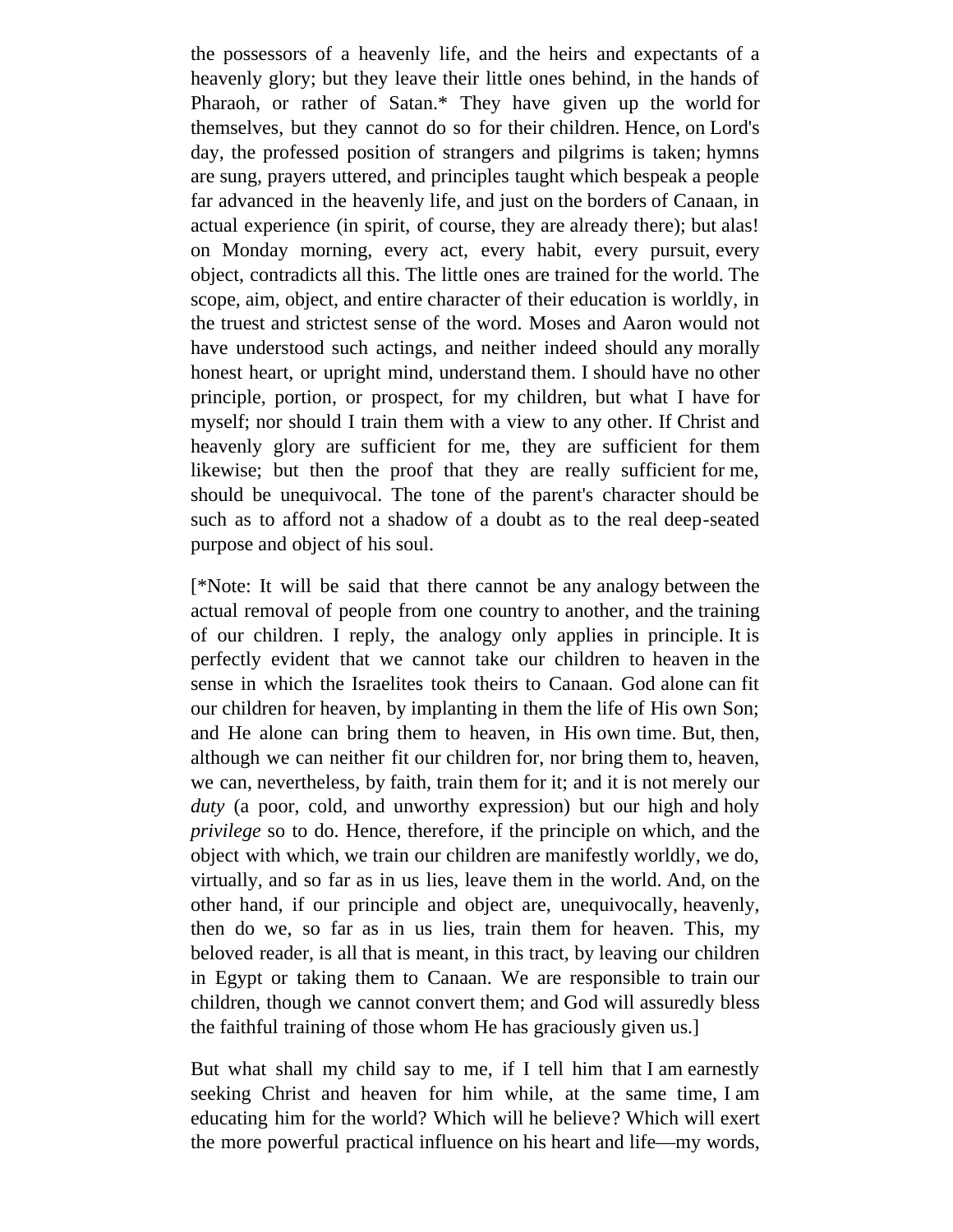or my acts. Let conscience reply; and oh, let it be an honest reply, a reply emanating from its deepest depths, a reply which will unanswerably demonstrate that the question is understood in all its pungency and power. I verily believe the time is come for plain dealing with one another's conscience. It must be apparent to every prayerful and attentive observer of the Christianity of the present day, that it wears a most sickly aspect; that the tone is miserably low; and, in a word, that there must be something radically wrong. As to testimony for the Son of God, it is rarely—alas, how rarely!—thought of. Personal salvation seems to form the very highest object with ninety-nine out of every hundred professing Christians, as if we were left here to be saved; and not, as saved ones, to glorify Christ.

Now, I would affectionately, yet faithfully, suggest the question, whether much of the failure in practical testimony for Christ is not justly traceable to the neglect of the principle involved in the expression, "Thou and thy house." I cannot but think it has much to do with it. One thing is certain, that a quantity of worldliness, confusion, and moral evil has crept in amongst us through our little ones having been left in Egypt. We see many who, it may be, ten, fifteen, or twenty years ago, took a prominent place in testimony and service, and seemed to have their hearts much in the work, are now gone back lamentably, not having power to keep their own heads above water, much less to help any one else. All this utters a warning voice for Christian parents having rising families; and the utterance is, "BEWARE OF LEAVING YOUR LITTLE ONES IN EGYPT." Many a heart-broken father, at the present moment, is left to weep and groan over his fatal mistake, in reference to his household. He left them in Egypt, in an evil hour, and under a gross delusion, and now when he ventures, it may be in real faithfulness and earnest affection, to drop a word into the ear of those who have grown up around him, they meet it with a deaf ear, and an indifferent heart, while they cling with vigour and decision to that Egypt in which he faithlessly and inconsistently left them. This is a stern fact, the statement of which may send a pang to many a heart; but truth must be told, in order that, though it wounds some, it may prove a salutary warning to others. But I must proceed with the proofs.\*

[\*Note: There is, I should say, a very serious error involved in a Christian parent's committing the training of his children to unconverted persons, or even to those whose hearts are not one with him as to separation from the world. It is natural that a child should look up to, and follow the example of, one who has the training and management of him. Now, what can a teacher make of a child, save what he is himself? Whither can he lead him but to where he is himself? What principles can he instill save those which govern his own mind, and form the basis of his own character? Well, if I see a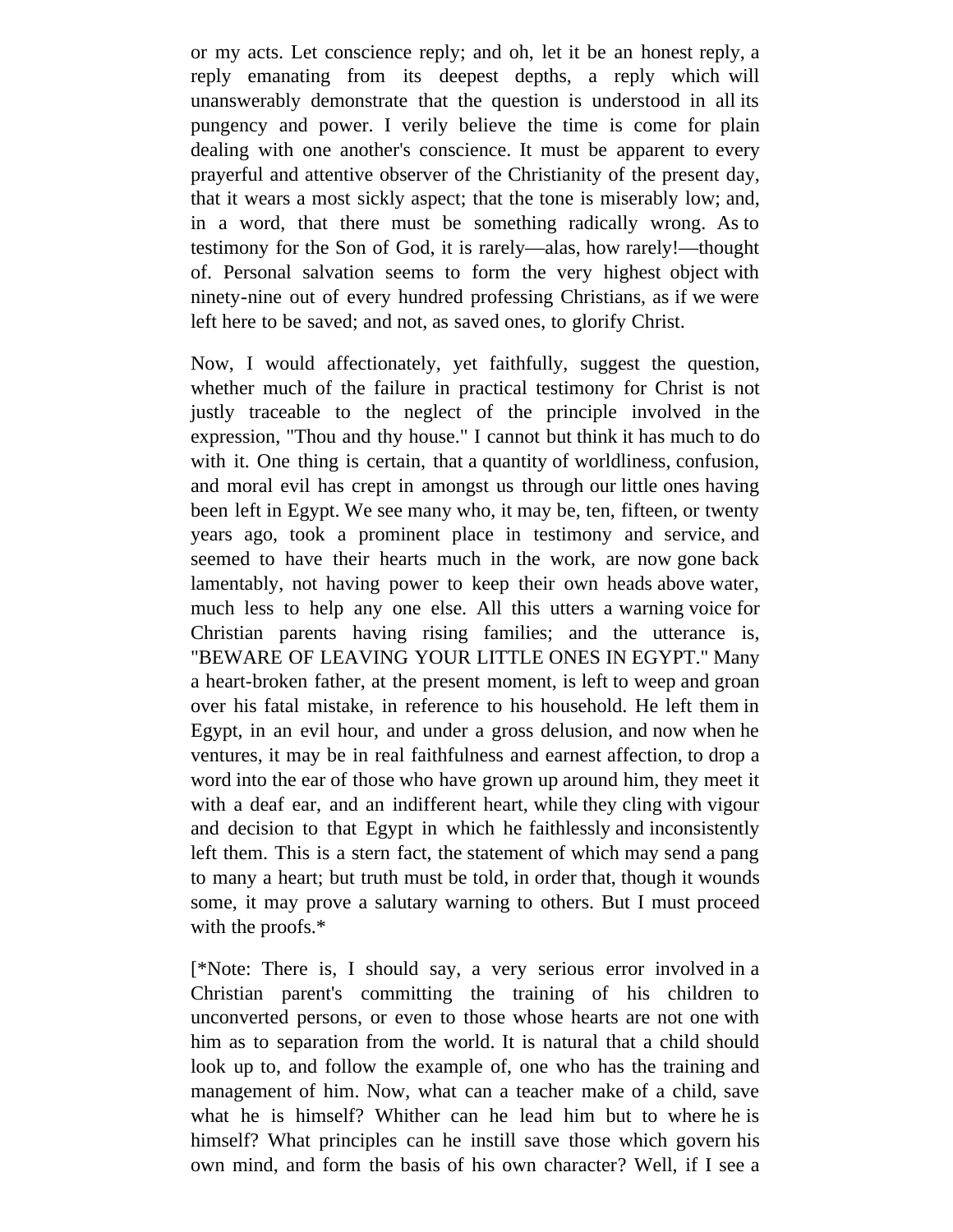man governed by worldly principles—if I see plainly, from his whole course and character, that he is an unconverted person, shall I commit to him the training or instruction of my children, or the formation of their characters? It would be the height of folly and inconsistency so to do. As well might a man who desired to make an oval-shaped bullet cast the melted lead into a circular mould.

The same principle applies to the reading of books. A book is decidedly a silent teacher and former of the mind and character; and if I am called to look well to the character and principles of the living teacher, I am equally so to look to those of a *silent* teacher. I am quite convinced that, in reference both to books and teachers, we need to have our consciences stirred and instructed.]

In the book of Numbers "the little ones" are again introduced to our notice. We have just seen that the real purpose of a soul in communion with God was to go up with the little ones out of Egypt. They must be brought forth from thence at all cost; but neither faith nor faithfulness will rest here. We must not only count upon God to bring them up out of Egypt, but also to bring them on into Canaan. Here Israel signally failed. After the return of the spies, the congregation, on hearing their discouraging report, gave utterance to these fatal accents, "Wherefore hath the Lord brought us unto this land, to fall by the sword, that our wives and our children should be a prey? Were it not better for us to return into Egypt?" (Num. 14) This was terrible. It was, in reality, so far as in them lay, verifying Pharaoh's wily prediction in reference to these very little ones, "Look to it now, for evil is before you." Unbelief always justifies Satan, and makes God a liar, while faith always justifies God, and proves Satan a liar; and as it is invariably true, that according to your faith so shall it be unto you; so we find, on the other hand, that unbelief reaps as it sows. Thus it was with unhappy, because unbelieving, Israel. "As truly as I live, saith the LORD, *as ye have spoken in Mine ears, so will I do to you*. Your carcasses shall fall in this wilderness; and all that were numbered of you, according to your whole number, from twenty years old and upward, which have murmured against Me, doubtless ye shall not come into the land concerning which I sware to make you dwell therein, save Caleb the son of Jephunneh, and Joshua the son of Nun. *But your little ones*, which ye said should be a prey, them will I bring in, and they shall know the land which ye have despised. But as for you, your carcasses, they shall fall in the wilderness." (ver. 28-32) "They limited the Holy One of Israel," as to their little ones. This was a grievous sin, and it has been recorded for our admonition. How constantly does the heart of the Christian parent reason, in reference to the mode of dealing with children, instead of simply taking God's ground about them. It may be said, We cannot make Christians of our children. This is not the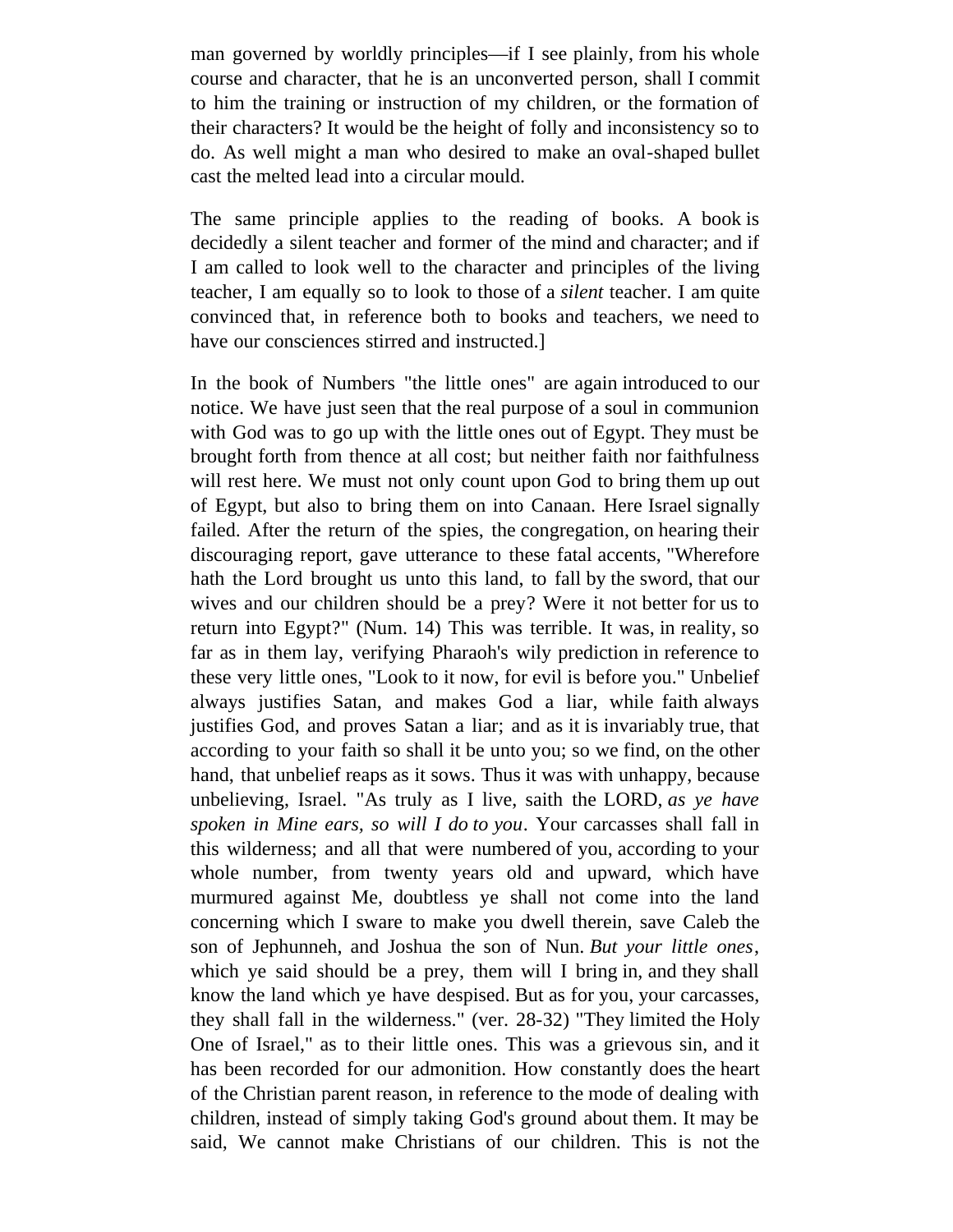question. We are not called to "make" anything of them. This is God's work, and His only; but if He says, "Bring your little ones with you," shall we refuse? I would not make a formalist of my child, and I *could* not make him a real Christian; but if God, in infinite grace, says to me, "I look upon your house as part of yourself, and, in blessing you, I bless it," shall I, in gross unbelief of heart, refuse this blessing, lest I should minister to formalism, or because I cannot impart reality? God forbid. Yea, rather, let me rejoice with deep unfeigned joy, that God has blessed me with a blessing so divinely rich and full that it extends not only to me, but also to all who belong to me; and, seeing that grace has given me the blessing, let faith take it up and appropriate it.\*

[\*Note: Very many content themselves with the assurance that, at some time or other, their children will be converted. But this is not taking God's ground with them now. If we have the assurance that they are within the range of God's purpose, why do we not act upon that assurance? If we are waiting to see certain evidences of conversion in them, before we act as Scripture directs, it is plain that we are looking at something besides God's promise. This is not faith. The Christian parent is privileged to look upon his child *now*, as one to be trained for the Lord. He is bound to take this ground, in faith, and train him thus, looking to God, in the fullest assurance, for the result. If I wait to see fruits, this is not faith. Besides the question arises, what are my children now? They may be going about like idle, wilful vagrants, bringing sad dishonour on the name and truth of Christ, and yet, all the while, I satisfy myself by saying, I know they will be converted yet. This will never do. My children should be now a testimony for God; and they can only be this by my taking God's ground with them, and going on with Him about them.]

But, let us remember, that the way to prove our entrance into the blessing is by fulfilling the responsibility. To say that I am counting upon God to bring my children to Canaan, and yet all the while, educating them for Egypt, is a deadly delusion. My conduct proves my profession to be a lie, and I am not to wonder if, in the righteous dealings of God, I am allowed to be filled with the fruit of my own doings. Conduct will ever prove the reality of our convictions; and, in this, as in everything else, that word of the Lord is most solemnly true, "If any man will do His will, he shall know of the doctrine." We often want to know the doctrine before we do the will, and the consequence is, we are left in the most profound ignorance. Now, to do the will of God in reference to our children, is to treat them as He does, by regarding them as part of ourselves, and training them accordingly. It is not merely by hoping they may ultimately prove to be the children of God, but by regarding them as those who are already brought into a place of privilege, and dealing with them upon this ground in reference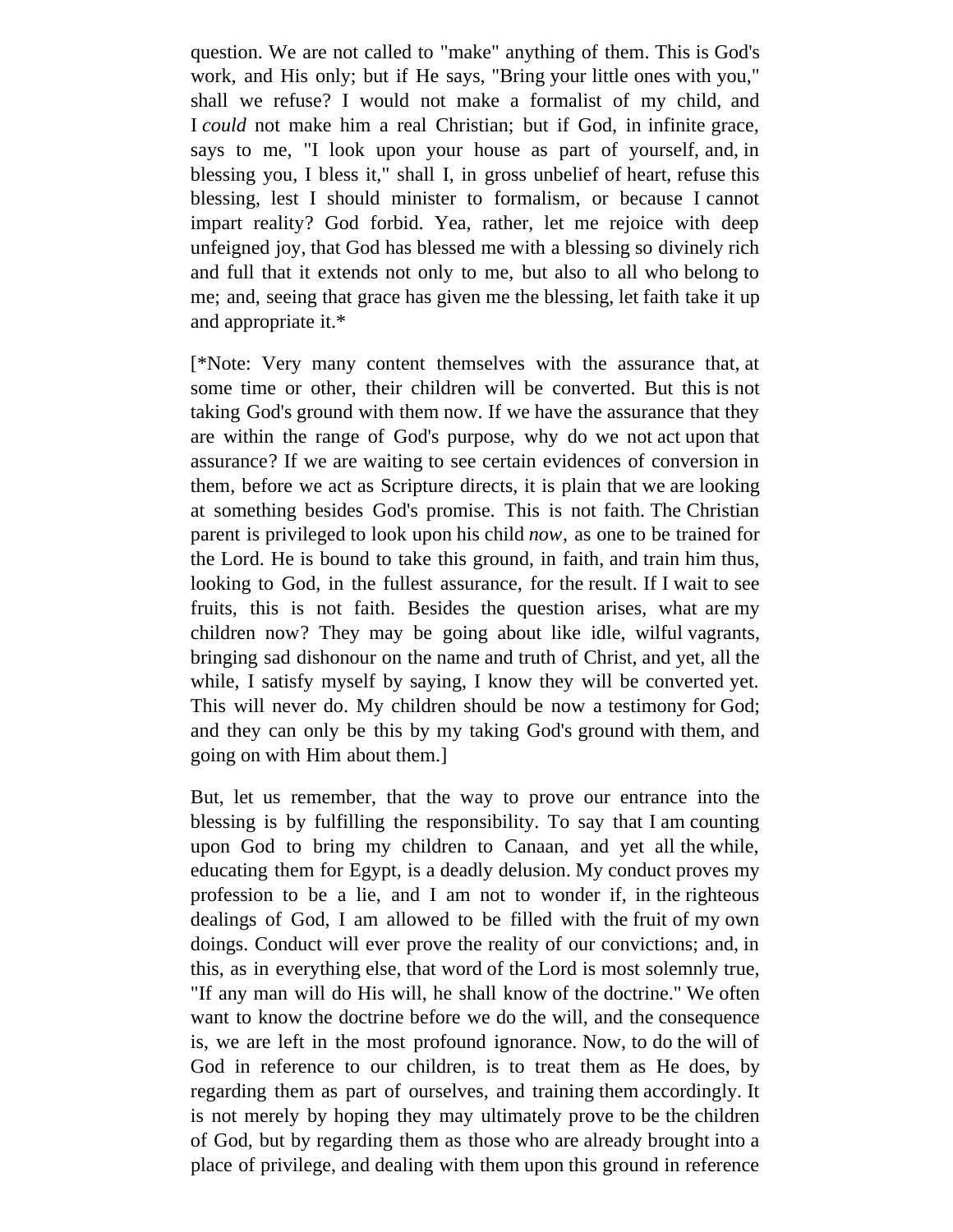to every thing. According to the thoughts and actings of many parents, it would seem as though they regarded their children in the light of heathens, who had no present interest in Christ, or relationship to God at all. This is, assuredly, falling grievously short of the divine mark. Nor is this a question, as it is too often made, of infant or adult baptism. No; it is simply and entirely a question of faith in the power and extent of that peculiarly gracious word, "Thou and thy house"—a word, the force and beauty of which we shall see more and more fully as we proceed.

Throughout the book of Deuteronomy, the children of Israel are again and again instructed to set the commandments, the statutes, the judgments, and precepts of the law before their little ones; and these same little ones are contemplated as inquiring into the nature and object of various ordinances and institutions. The reader can easily run through the various passages.

I now pass on to that truly memorable resolution of Joshua, "Choose you this day whom ye will serve...but as for me and my house, we will serve the LORD." (Joshua 24:15) Observe, "Me and my house." He felt it was not sufficient that he himself should be personally pure from all contact with the defilements and abominations of idolatry; he had also to look well to the moral character and practical condition of his house. Though Joshua were not to worship idols, yet, if his children did so, would he be guiltless? Certainly not. Moreover, the testimony of the truth would have been as effectually marred by the idolatry of Joshua's house as by the idolatry of Joshua himself; and judgment would have been executed accordingly. It is well to see this distinctly. The opening of the first book of Samuel affords most solemn demonstration of the truth of this—"And the LORD said to Samuel, .Behold, I will do a thing in Israel, at which both the ears of every one that heareth it shall tingle. In that day I will perform against Eli all things which I have spoken concerning *his house*: when I begin, I will also make an end. For I have told him that I will judge his house for ever for the iniquity which he knoweth; BECAUSE HIS SONS MADE THEMSELVES VILE AND HE RESTRAINED THEM NOT.'" (1 Sam. 3:11-13)

Here we see that no matter what the personal character of the servant of God may be, yet if he fail in the due regulation of his house, God will not hold him guiltless. Eli should have restrained his sons. It was his privilege, as it is ours, to be able to count upon the specific power of God in the subjugation of every element in his house which was calculated to mar the testimony; but he did not do this, and, hence, his terrible end was that he broke his neck about the house of God, because he had not broken his heart about his own house. Had he waited upon God about his willful sons—had he acted faithfully—had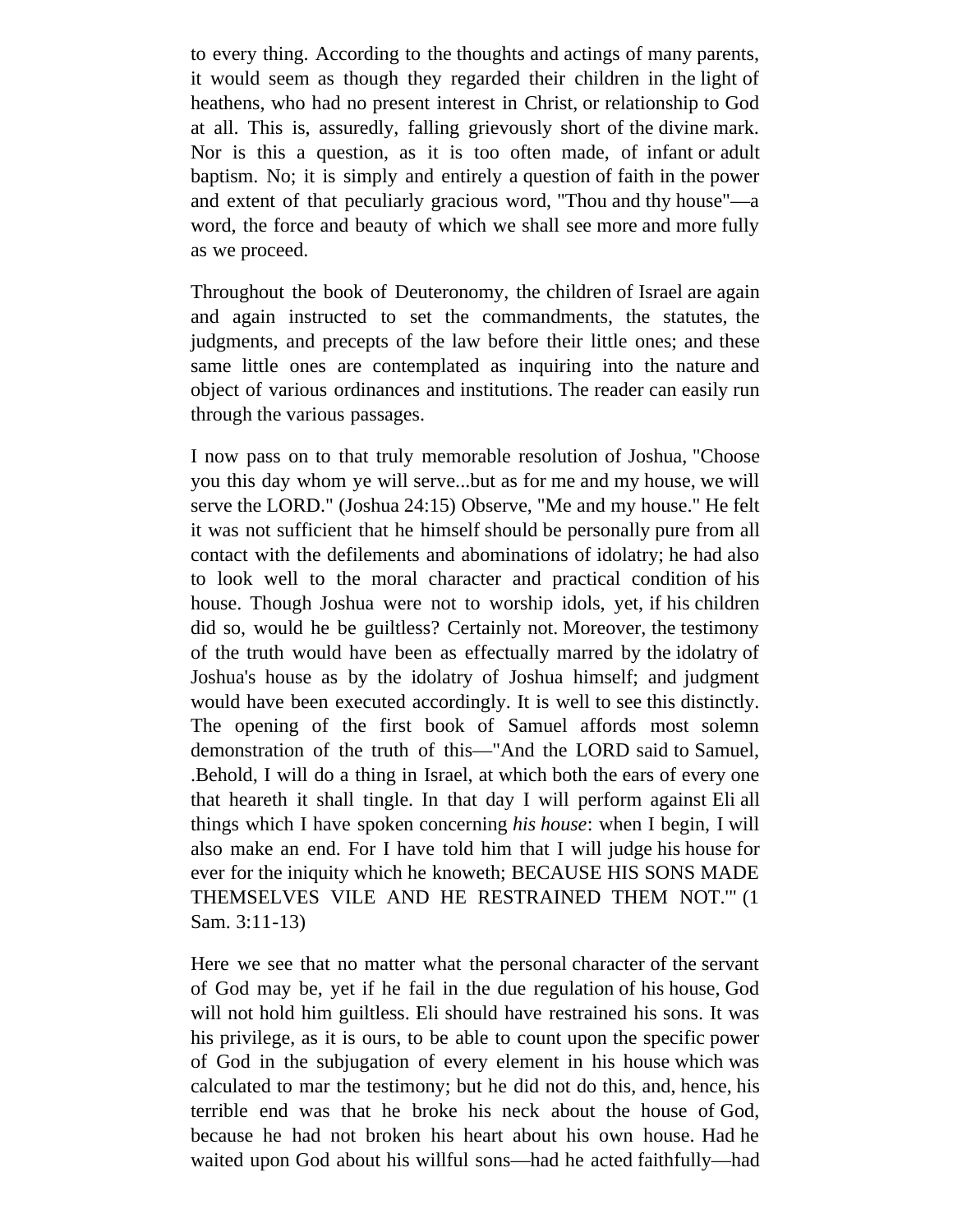he discharged the holy responsibilities devolving upon him, the house of God would never have been desecrated, and the ark of God would not have been taken. In a word, had he treated his house as part of himself, and made it what it ought to be, he would not have called down upon himself the heavy judgment of him whose principle it is never to separate the words, "*Thou and thy house*."

But how many parents have since trodden in Eli's footsteps! Through an utterly false idea in reference to the entire basis and character of parental relationship, they have allowed their children, from infancy to boyhood, and from boyhood to manhood, in the unrestrained indulgence of the will. Not having faith to take divine ground, they have failed in moral power to take even the human ground of making their children respect and obey them, and the issue has presented to view the most fearful picture of lawless extravagance and wild confusion. The highest object for the servant of God to set before him in the management of his house is the testimony therein afforded to the honor of Him to whose house he himself belongs. This is really the proper ground of action. I must not seek to have my children in order because it would be an annoyance and inconvenience to me to have them otherwise, but because the honor of God is concerned in the godly order of the households of all those who form constituent parts of His house.

Here, however it may be objected that, up to this point, we have been breathing only the atmosphere of Old Testament scripture, and that the principles and proofs have been only thence deduced; now, on the contrary, God's principle of action is grace according to election, and this leads to the calling out of a man, irrespective of all domestic ties and relationships, so that you may find a most godly, devoted, heavenly minded saint at the head of a most ungodly, irregular, worldly family. I maintain, in opposition to this, that the principles of God's moral government are eternal, and, therefore, whether developed in one age or another, they must be the same. He cannot, at one time, teach that a man and his house are one, and commend him for ruling it properly, and at another time, teach that they are not one, but permit him to rule his house as he pleases. This is impossible. God's approval or disapproval of things, flows out of what He is in Himself; and, in this matter, in particular, inasmuch as God rules His own house according to what He is Himself, He commands His servants to rule their houses upon the same principle. Has the dispensation of grace or of Christianity come in to upset this lovely moral order? God forbid! Nay, it has rather, if possible, added new traits of beauty thereto. Was the house of a Jew looked at as a part of himself, and shall the house of a Christian be different? Truly not. It would be a sad abuse, and an anomalous application of that heavenly word, "grace", to apply it to the misrule and demoralisation that prevail in the houses of numberless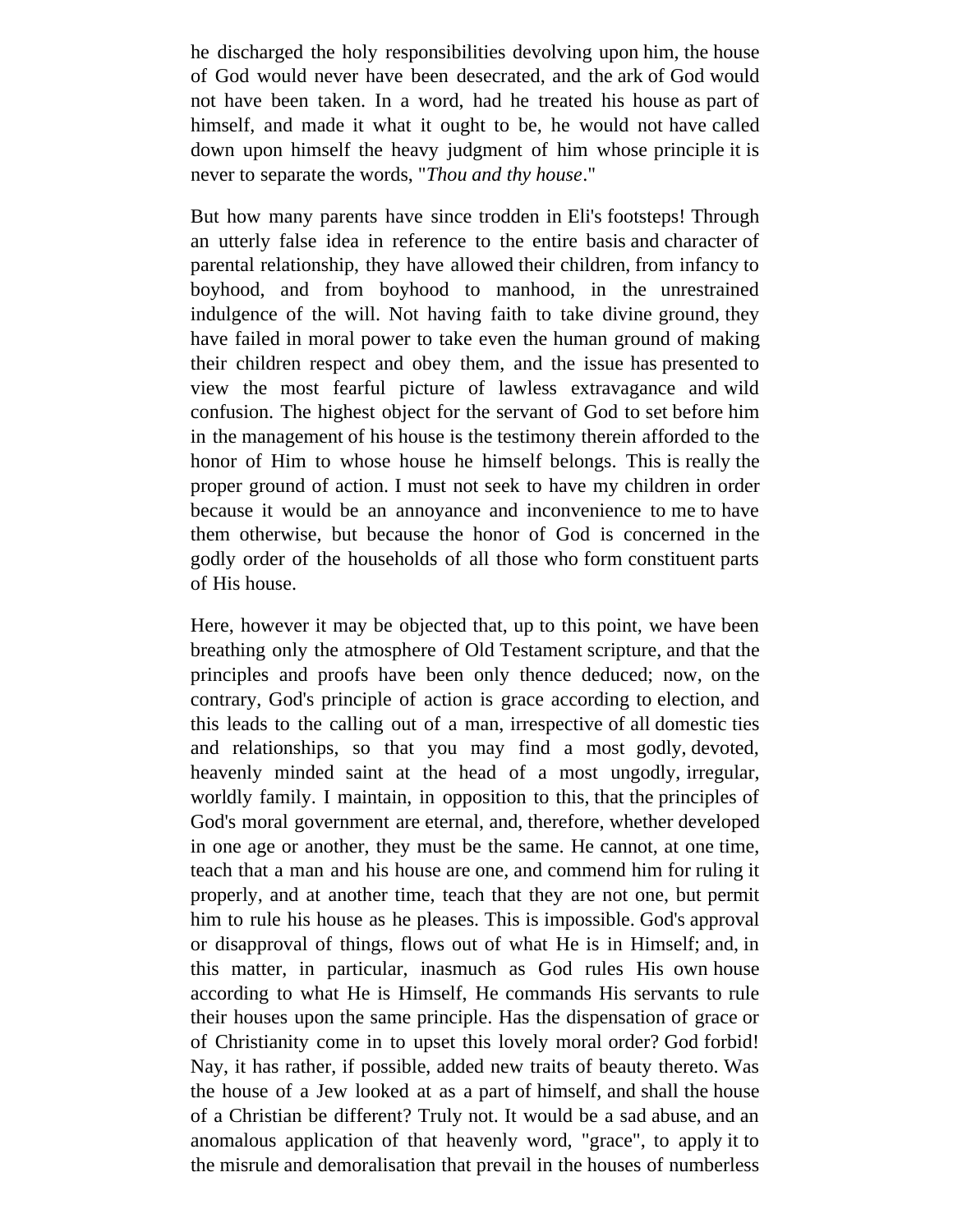Christians of the present day. Is it grace to allow the will to ride rampant? Is it grace to have all the passions, tempers, whims, and appetites of a corrupt nature indulged? Alas! call it not grace, lest our souls should lose the real meaning of the word, and begin to imagine it to be what we have called it. Call it by its proper names—a monstrous abuse—a denial of God, not only as the Ruler of His own house, but as the moral Administrator of the universe—a flagrant contradiction of all the precepts of inspiration on this deeply-important subject.

But let us turn to the New Testament and see if we cannot find in its sacred pages ample proof of our thesis. Does the Holy Ghost, in this grand section of His book, exclude a man's house from the privileges and responsibilities attached thereto in the Old Testament? We shall see very plainly that He does no such thing. Let us have the proofs. In Christ's commission to His Apostles, we find these words, "And into whatsoever city or town ye shall enter, inquire who in it is worthy; and there abide till ye go thence. And when ye come into an house, salute it. And if the house [not merely the master] be worthy, let your peace come upon it; but if it be not worthy, let your peace return to you again." (Matt. 10:11-13) Again, "And Jesus said unto Zacchaeus, 'This day is salvation come to *this house,* forasmuch as he also is a son of Abraham. For the Son of Man is come to seek and to save that which was lost.'" (Luke 19:9, 10) So in the case of Cornelius—"Send men to Joppa, and call for Simon, whose surname is Peter; who shall tell thee words whereby *thou and all thy house* shall be saved." (Acts 11:13, 14) So also to the jailer at Philippi: "Believe on the Lord Jesus Christ, and *thou shalt be saved and thy house*." (Acts 16:31) Then we have the practical result—"And when he had brought them into his house, he set meat before them, and rejoiced, believing in God *with all his house*." (ver. 34) In the same chapter, Lydia says, "If ye have judged me to be faithful to the Lord, come into *my house* and abide." (ver. 15.) "The Lord give mercy unto *the house* of Onesiphorus." Why? was it because of its actings toward him? No; but "because he oft refreshed me, and was not ashamed of my chain." (2 Tim. 1:16) "A bishop must be one that ruleth well his own house, having his children in subjection with all gravity. For if a man know not how to rule his own house, how shall he take care of the church of God?" (1 Tim. 3:4)

Now, under the term "house," three things are included, viz., the house itself, the children, and the servants. All these, whether taken together or separately, should bear the distinct stamp of God. The house of a man of God should be ruled for God, in His name and for His glory. The head of a Christian household is the representative of God. Whether as a father, or as a master, he is, to his household an expression of the power of God; and he is bound to walk in the intelligent recognition and practical development of this fact. It is on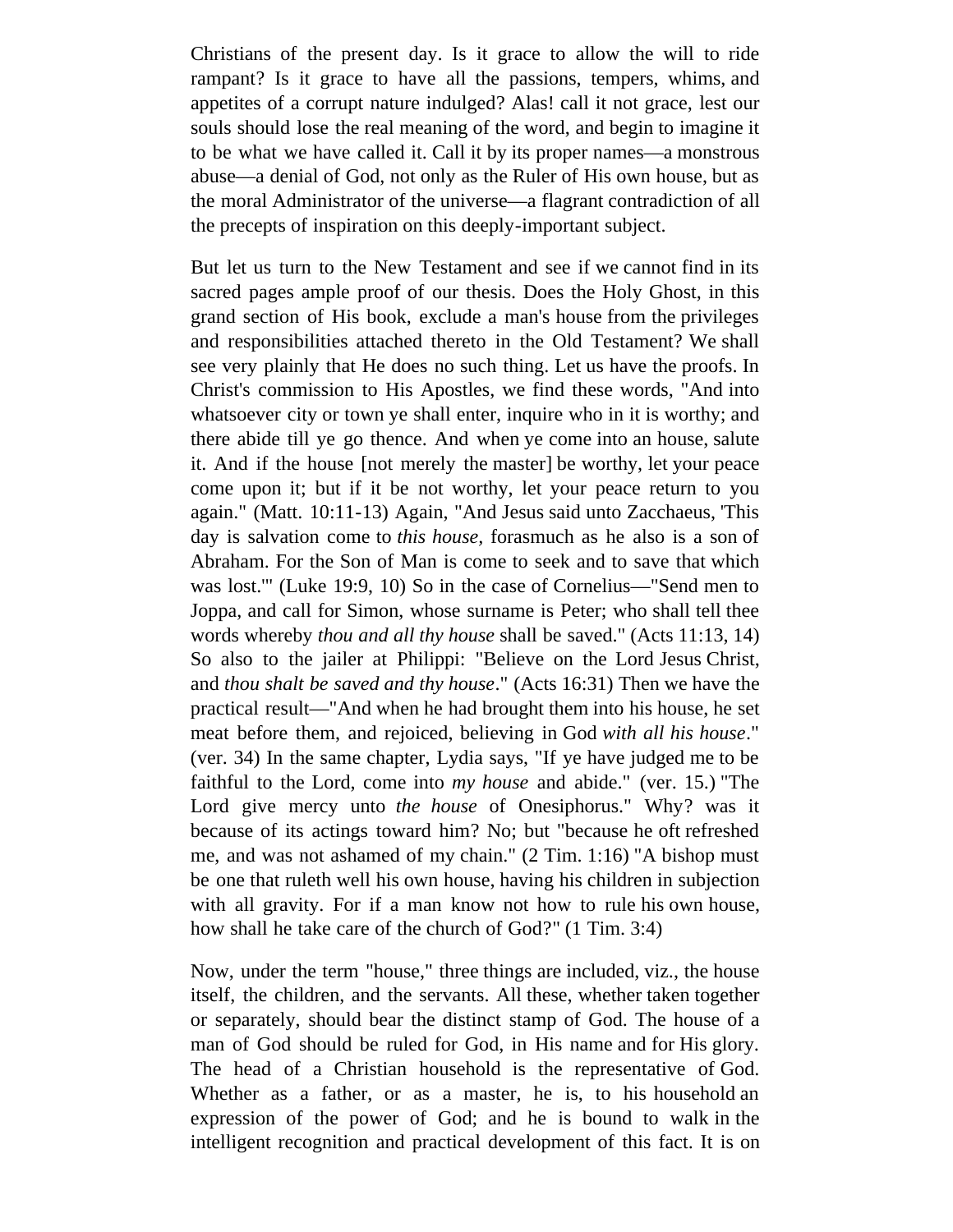this principle he is to provide for and govern the whole. Hence, "if any provide not for his own house, he hath denied the faith, and is worse than an infidel." By neglecting the sphere over which God has set him, he proves his ignorance of, and unlikeness to the One whom he is called to represent.

This is plain enough. If I want to know how I am to provide for and rule my house, I have only carefully to study the way in which God provides for and rules His house. This is the true way to learn. Nor is it here a question as to the actual conversion of the constituent parts of the household. Not at all. What I desire to press upon all Christian heads of houses is, that the whole affair, from one end to the other, should distinctly wear the stamp of God's presence and God's authority —that there should be a clear acknowledgement of God on the part of every member. That everything should be so conducted as to elicit the confession*, "God is here;"* and all this not that the head of the house may be praised for his moral influence and judicious management, but simply that God may be glorified. This is not too much to aim at; yea, we should never rest satisfied with anything less. A Christian's house should be but a miniature representation of the house of God, not so much in the actual condition of individual members, as in the moral order and godly arrangement of the whole.

Some may shake their heads and say, This is all very fine, but where will you get it? I only ask, Does the word of God teach a Christian man so to rule his house? If so, woe be to me if I refuse or fail to do so. That there has been the most grievous failure in the management of our houses, every honest conscience must admit; but nothing can be more shameful than for a man calmly and deliberately to sit down satisfied with a disordered condition of his house because he cannot attain to the standard which God has set before him. All I have to do is to follow the line which Scripture has laid down, and the blessing must assuredly follow, for God cannot deny Himself. But if I, in unbelief of heart, say I cannot reach the blessing, of course I never shall. Every field of blessing or privilege which God opens before us demands an energy of faith to enter. Like Canaan of old to the children of Israel; there it lay, but they had to go thither, for the word was, "Every place that thy foot shall tread upon." Thus it is ever. Faith takes possession of what God gives. We should aim at everything which tends to glorify Him who has made us all we are or ever shall be.

But what can be more dishonoring to God than to see the house of His servant the very reverse of what He would have it? And yet, were we to judge from what constantly meets our view, it would seem as if many Christians thought that their houses had nothing whatever to do with their testimony. Most humbling is it to meet with some who, so far as they are personally concerned, seem nice Christians, but who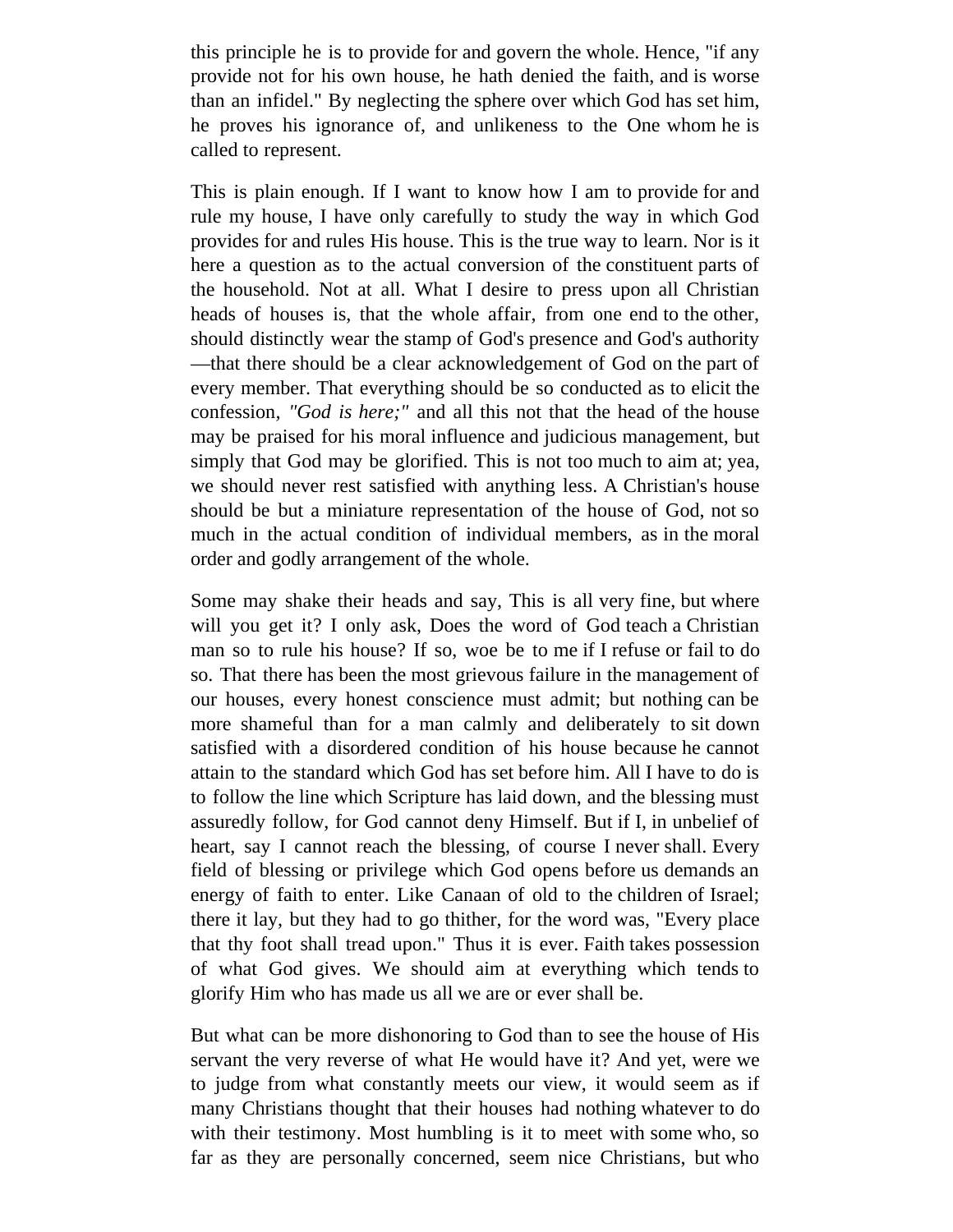entirely fail in the management of their houses. They speak of separation from the world, but their houses present the most distressingly worldly appearance; they speak of the world being crucified to them, and of their being crucified to the world, and yet the world is stamped on the very face of their whole establishment. Everything seems designed to minister to the lust of the flesh, the lust of the eye, and the pride of life. Magnificent pier-glasses to reflect the flesh; sumptuous carpets, sofas, and loungers for the ease of the flesh; glittering chandeliers for the pride and vanity of the flesh. But it may be said, it is taking low ground to descend to such particulars. I reply, the daughters of Zion might just as well have passed the same comment upon the following solemn appeal: "In that day the Lord will take away the bravery of their tinkling ornaments about their feet, and their cauls, and their round tires like the moon, The chains, and the bracelets, and the mufflers, The bonnets, and the ornaments of the legs, and the headbands, and the tablets, and the earrings, The rings, and nose jewels, The changeable suits of apparel, and the mantles, and the wimples, and the crisping pins, The glasses, and the fine linen, and the hoods, and the vails." (Isa. 3:18-23.)

This was descending to very minute particulars. The same might be said of the following passage from Amos: "Woe to them that are at ease in Zion...that lie upon beds of ivory, and stretch themselves upon their couches, and eat the lambs out of the flock, and the calves out of the midst of the stall; that chant to the sound of the viol, and invent to themselves instruments of music, like David." (Amos 6:1-5.) The Spirit of God can descend to particulars when the particulars are there to be descended to. But it may be further objected, "We must furnish our houses according to our rank in life." Wherever this objection is urged, it reveals very fully the real ground of the objector's soul. That ground is the world, unquestionably. "*Our rank in life!"* What does this really mean, as applied to those who profess to be *dead*? To talk of our rank in life, is to deny the very foundations of Christianity. If we have rank in life, then it follows that we must be alive as men in the flesh—men according to nature, and then the law has its full force against us, "For the law hath dominion over a man so long as he liveth." Hence this rank in life becomes a most serious matter.

But, let me ask, how did we get rank in life? or, in what life is it? If it be in this life, then we are liars whenever we talk of being "crucified with Christ"—"dead with Christ"—"buried with Christ''—"risen with Christ"—"outside the camp with Christ"—"not in the flesh"—"not of the world that fadeth away." All these are so many splendid lies to those possessing, or pretending to, a rank in this life. This is the real truth of the matter; and we must allow the truth to reach and act upon our consciences, that it may influence our lives. What, then, is the only life in which we have a rank? The resurrection life of Christ.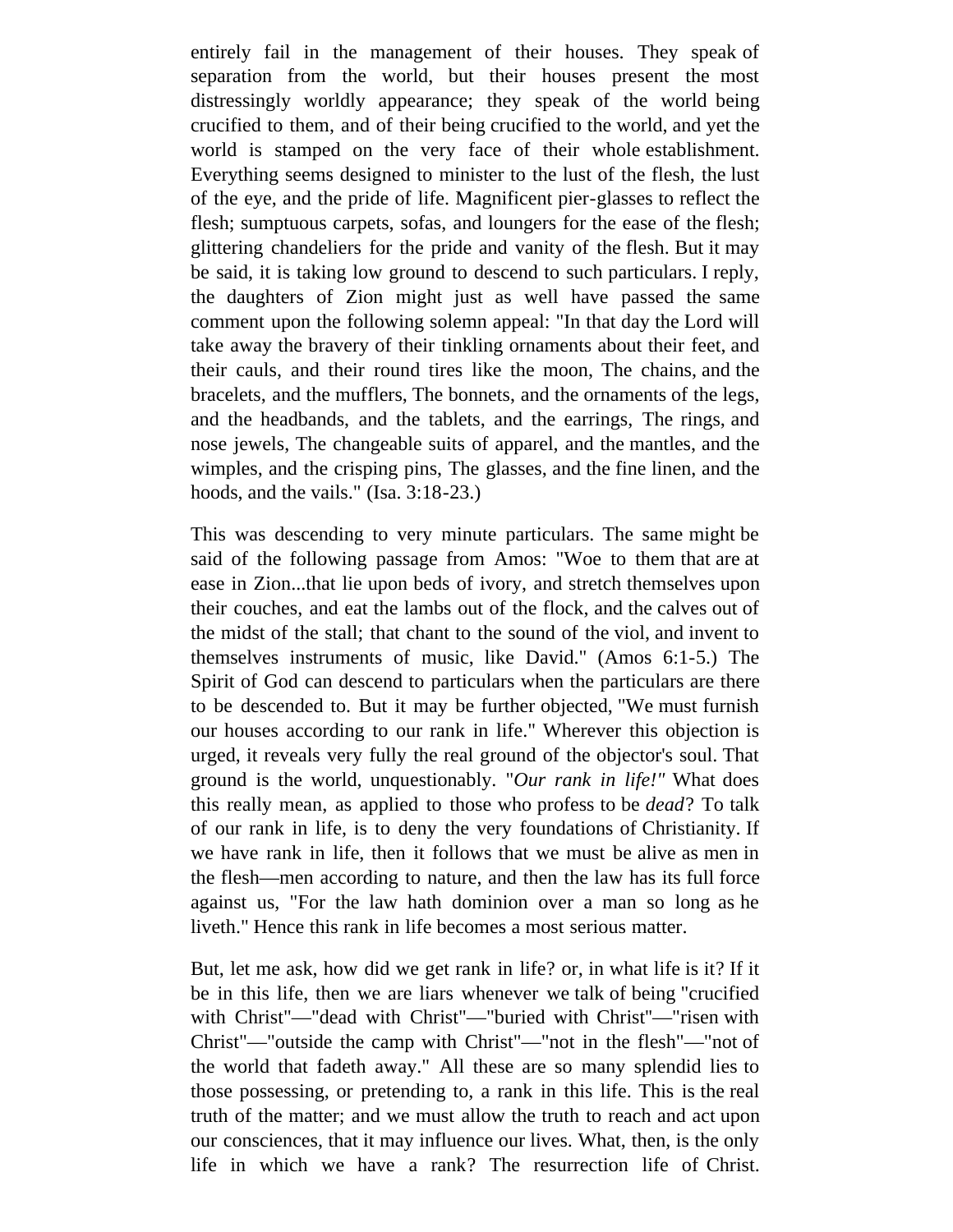Redeeming love has given us a rank in this life, and truly we know that worldly furniture, costly array, ridiculous parade and retinue, have nothing to do with rank in this life. Ah, no; the circumstances which comport with rank in heavenly life are, holiness of character, purity of life, spiritual power, profound humility, separation from everything which directly savors of the flesh and the world. To furnish our persons and our houses with these things, would be furnishing them "according to our rank in life." But in point of fact, this objection does really bring out the true principle at the heart's core. It has already been remarked that the house reveals the moral condition of the man; and this objection confirms that statement. People who talk, or even think, of rank in life have, "in their hearts, turned back again into Egypt." And what does God say will be the end of such? "I will carry you away beyond Babylon." Yes, it is greatly to be feared that the great millstone of Revelation 18 presents but too true a picture of the end of much of the sickly, spurious, hollow Christianity of the present day.

It may, however, be further urged that Christianity affords no warrant for filthy and irregular houses. This is most true. I know few things more distressing and dishonoring than to see the house of a Christian characterized by filth and confusion. Such things could never exist in connection with a really spiritual or even a well-adjusted mind. You may set it down that there must be something radically wrong wherever such things exist. Here, in an especial manner, the house of God presents itself before us as a blessed model. Over the door of that house may be seen inscribed this wholesome motto, "Let all things be done decently, and in order;" and all who love God and His house will desire to carry out this precept at home.

The next point suggested by the expression, "Thou and thy house," is the management of our children. This is a sore and deeply-humbling point to many of us, inasmuch as it discloses a fearful amount of failure. The condition of the children tends, more than anything, to bring out the condition of the parent. The real measure of my surrender of the world, and my subjugation of nature, will constantly be shown in my thoughts about and treatment of my children. I profess to have given up the world, so far as I am personally concerned; but then I have children. Have I given up the world for them as well? Some may say, How can I? They are in nature, and must have the world. Here again the true moral condition of the heart is revealed. The world is really not given up, and my children are made an excuse for grasping again what I professed to have given up, but my heart retained all the while. Are my children part of myself, or are they not? Part of myself, assuredly. Well, then, if I profess to have relinquished the world for myself, and yet am seeking it for them, what is it but the wretched anomaly of a man half in Egypt and half in Canaan? We know where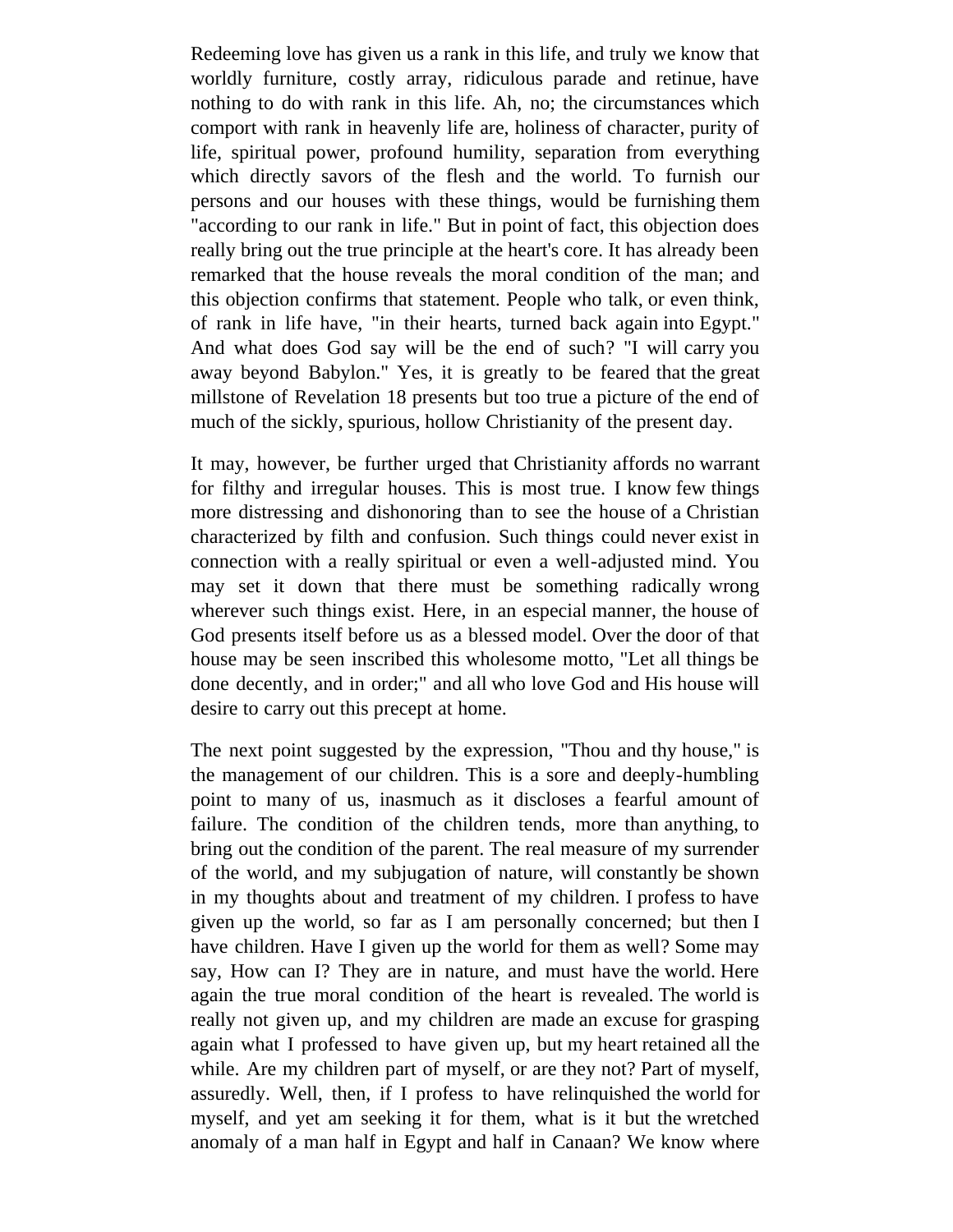such an one is wholly and in reality. He is wholly and really in Egypt. Yes, my brethren, here is where we have to judge ourselves. Our children tell a tale. The music-master and the dancing-master are surely not the agents which the Spirit of God would select to help our children along, nor do they, by any means, comport with that hightoned Nazariteship to which we are called. These things prove that Christ is not the chosen and amply sufficient portion of our souls. What is sufficient for me, is sufficient for those who are part of me. And shall I be so base as to train my children for the devil and the world? Shall I minister to and pamper that in them which I profess to mortify in myself? It is a grievous mistake, and we shall find it so. If my children are in Egypt, I am there myself. If my children savor of Babylon, I savor of it myself: If my children belong to a corrupt worldly religious system, I belong to it myself, in principle. "Thou and thy house" are one; God has made them one; and "what he has joined together, let no man put asunder."

This is a solemn and searching truth, in the light of which we may clearly see the evil of urging our children along a path upon which we profess to have for ever turned our backs, as believing firmly that it terminates in hell fire. We profess to count the world's literature, its honors, its riches, its distinctions, its pleasures, all "dung and dross," yet these very things, which we have declared to be only hindrances to us in our Christian course, and which, as such, we have professed to cast aside, we are diligently setting before our children as things perfectly essential to their progress. In so doing we entirely forget that things which act as clogs to us, cannot possibly act as helps to our children.\* It were infinitely better to throw off the mask, and declare plainly, that we have not given up the world at all; and nothing ever made this thoroughly manifest but our children. The Lord, I believe, in righteous judgment, is taking up the families of brethren, to show in them the actual condition of the testimony amongst us. In many cases, it is well known, that the children of Christians are the wildest and most ungodly in the neighbourhood. Should this be so? Would God accept a testimony at the hand of those who have it so? Would it be thus if we were walking faithfully before God as to our houses? These inquiries must be answered in the negative. If only I get the principle of "Thou and thy house" firmly fixed in my conscience, and intelligently wrought into my mind, I shall see it to be my place to count upon God, and cry to Him, just as much for the testimony of my house as for my own testimony. In reality I cannot separate them. I may attempt it, but it is vain.

[\*Note: The Christian parent may ask, What am I to teach my child? The answer is simple. Teach him only such things as will prove useful to him as a servant of Christ. Do not teach him aught which you know would prove a positive source of defilement or weakness to him;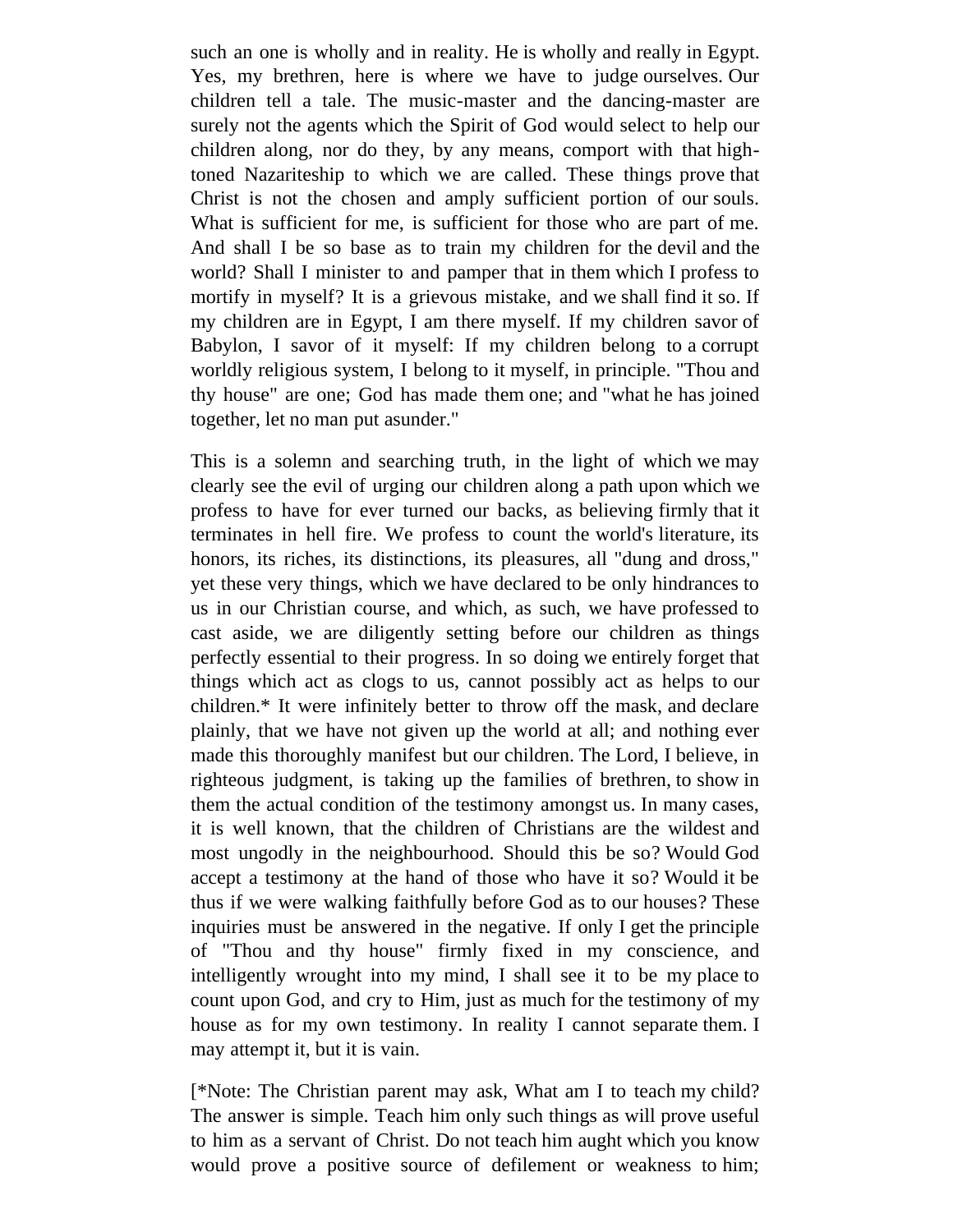should he remain here. We are seldom at a loss to know what kind of food to give our children. We are tolerably well aware of what would prove nourishing and what would prove the reverse. Now, were the instincts of the new nature as true and as energetic in us, as those of the old, we should, I am persuaded, be at as little loss to decide in reference to what we should teach our children. In this, as in everything else, it may be said, "If thine eye be single, thy whole body shall be full of light." If we have a deep sense of Christ's glory, and a sincere desire to promote it, we shall not be left in perplexity; but if our body is not "full of light," we may be assured our "eye" is not "single."]

How often has one felt a pang at hearing such words as these, "Such an one is a very dear, godly, devoted brother; but, oh! he has the boldest and wildest children in the neighbourhood, and his house is a sad mess of misrule and confusion." I ask, what is the testimony of such an one worth, in the judgment of God? Little indeed. Saved he may be; but is salvation all we want? Is there no testimony to be given? and if there is, what is it? and where is it to be seen? Is it confined to the benches of a meeting-room, or is it to be seen in the midst of a man's house? The heart can answer.

But it may be urged, Our children will crave a little worldly enjoyment, and we must indulge them. We cannot put old heads upon young shoulders. I reply, Our own hearts often crave a little of the world likewise. Shall we indulge their craving? No; but judge it. Exactly so. Do the same in reference to your children's craving. If I find my children going out after the world, I should immediately judge and chasten myself before God, crying to Him to enable me to put it down, so that the testimony may not suffer. But I cannot but believe that, if the parent's heart is, from its center to its circumference, purged of the world, its principles, and its lusts, it will exert a mighty influence upon his whole house. This is what makes this entire question one of such vast magnitude and practical weight. Is my house a just criterion by which to judge of my real condition? I believe the whole teaching of Scripture is in favour of an affirmative. This makes the matter peculiarly solemn. How am I walking before my family? Is my whole course and character so unequivocal that all can see that my one supreme object is Christ, and that I would just as soon, if I could, unlock the portals of hell, and let my children in, as educate them for the world, or seek the world for them?

This I feel to be a startling inquiry; yet it is one which we are bound to follow up to the uttermost. What has called into existence, in many cases, that awful profanity, that disposition to scoff at sacred things, that utter distaste for the Scriptures, and for meetings where the Scriptures are brought forward, that skeptical and infidel spirit so sadly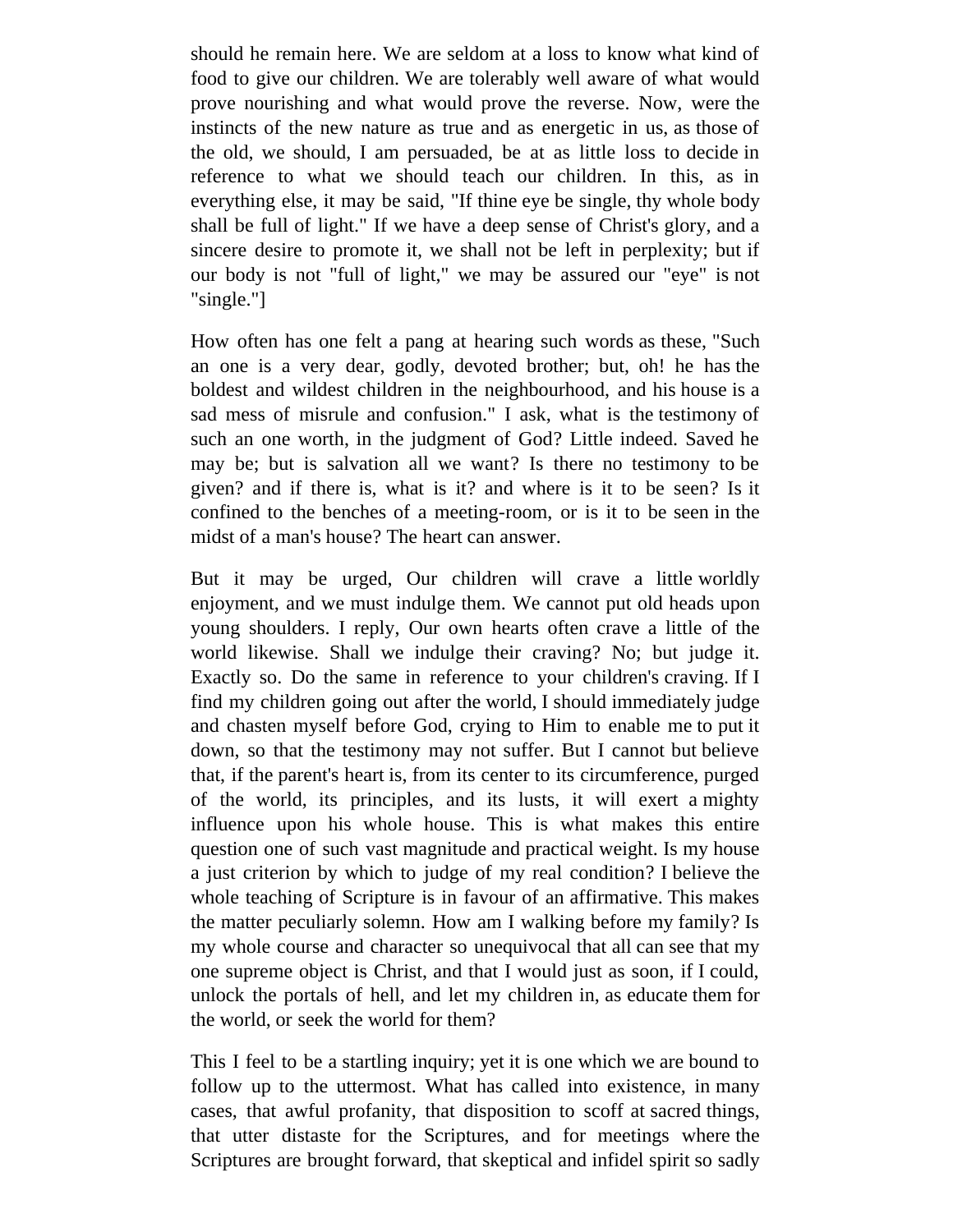apparent in the children of Christian professors? Will any one undertake to say that the parents have nothing to do with this, in the judgment of God? May not much of this be justly traced to the sad incongruity between the professed principles and the actual practices of the parents? I believe it may. Children are shrewd observers. They very soon begin to discover what their parents are really at. They will gather this, too, much more speedily and accurately from their *doings*, than from their *prayings* or their *sayings*; and, although the parents may teach that the world and its ways are bad, and though they may pray that their children may know the Lord, yet inasmuch as they are educating them for the world, and seeking most industriously to push them on in it, grasping at and getting in by every opening, and congratulating themselves when they have succeeded in settling them there, it necessarily follows that the children begin to say in their hearts, "The world is a good place after all, for my parents thank God on getting me a berth in it, and look upon it as a most marked opening of Providence. All that peculiar talk of theirs, therefore, about being dead to the world, and being risen with Christ—the world's being under judgment, and their being strangers and pilgrims therein—all this must be rank nonsense, or else Christians, so called, must be rank deceivers." Will any one say that such reasoning as this has not passed through the mind of many a professor's child? I cannot doubt it. The grace of God, no doubt, is sovereign, and often triumphs over all our errors and failures; but oh! let us think of the testimony, and let us see that our houses are really ordered for God and not for Satan.\*

[\*Note: I would, however, desire to remind the children of Christian parents that they are solemnly responsible to hearken to God's holy word, quite irrespective of the conduct of their parents. God's truth is not affected by the actings of men; and wherever one has heard the testimony of God's love, in the death and resurrection of Christ, he is responsible for the use he makes thereof, even though he should not have seen its sacred influence and power exemplified in the life of his parents. I would press these facts upon the serious attention of all children of Christian parents.]

But it will be said, How are our children to get on? must they not earn their bread? Unquestionably. God formed us for work. The very fact of my having a pair of hands proves that I am not to be idle. But I need not push my son back into that world which I have left, in order to give him employment. The Most High God, the Possessor of heaven and earth, had one Son, His only begotten, the Heir of all things, by whom also He made the worlds; He did not take up any of the learned professions, but was known as "the carpenter." Has this no voice for us? Christ has gone up on high and taken His seat at God's right hand. As thus risen, He is our Head, Representative, and Model; but He has left us an example that we should follow His steps. Are we following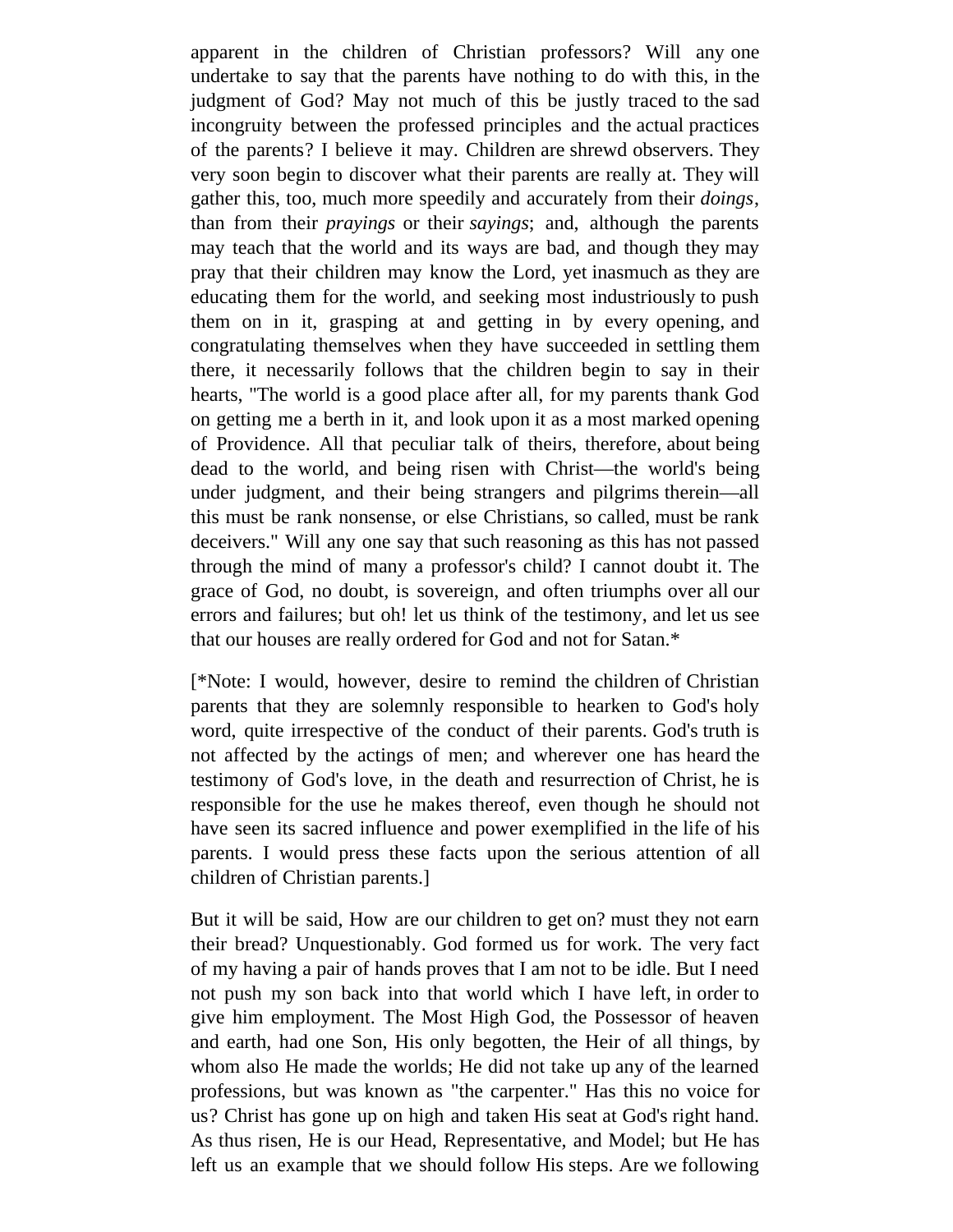His steps in seeking to push our children on in that very world which crucified Him? Surely not: we are adopting the very opposite course; and the end will be accordingly. "Be not deceived; God is not mocked; for whatsoever a man soweth, that shall he also reap." As we sow, in reference to our children, so shall we also reap. If we sow to the flesh and the world, we cannot expect to reap otherwise. But I would not, by any means, be understood to teach that a Christian parent ought to place his child below the level on which the Lord has placed himself. I do not believe he would be warranted in so doing. If my calling be a godly one, it may suit my child as well as it suits myself. All cannot be carpenters, it is true; yet one feels that, in an age of progress like the present, where "onward and upward in the world" seems to be the great motto, there is a deep moral for the heart in the fact that the Son of God—the Creator and Sustainer of the universe—was only known amongst men, as "the carpenter." It assuredly teaches that Christians should not be found seeking "great things" for their children.

However, it is not merely in reference to the object set forth in our children's education that we have failed, and so marred the testimony; but also in the matter of keeping them in general subjection to parental authority. On this point, there has been great deficiency amongst Christian parents. The spirit of the present age is that of insubordination. "Disobedient to parents" forms a trait in the apostasy of the last days; and we have specially helped on its development by an entirely false application of the principle of grace, as also by not seeing that there is involved in the parental relationship a principle of power exercised in righteousness, without which our houses must prove to be scenes of lawlessness and wild confusion. It is no grace to pamper an unsanctified will. We mourn over our own lack of a broken will, and yet we are strengthening the will in our children. It is always to my mind a manifest proof of the weakness of parental authority, as well as of ignorance of the way in which the servant of God should rule his house, to hear a parent say to a child, "*Will* you do so and so?" This question, simple as it seems, tends directly to create or minister to the very thing which you ought to put down, by every means in your power, and that is, the exercise of the child's *will*. Instead, therefore, of asking the child, "Will you do?" just tell him what he is to do, and let there not be in his mind the idea of calling in question your authority. The parent's will should be supreme with a child, because the parent stands in the place of God. All power belongs to God, and He has invested His servant with power, both as a father and a master. If, therefore, the child or the servant resist this power, it is resistance of God.\*

[\*Note: "And ye fathers, provoke not your children to wrath; but bring them up in the nurture and admonition of the Lord." (Eph. 6:4.) There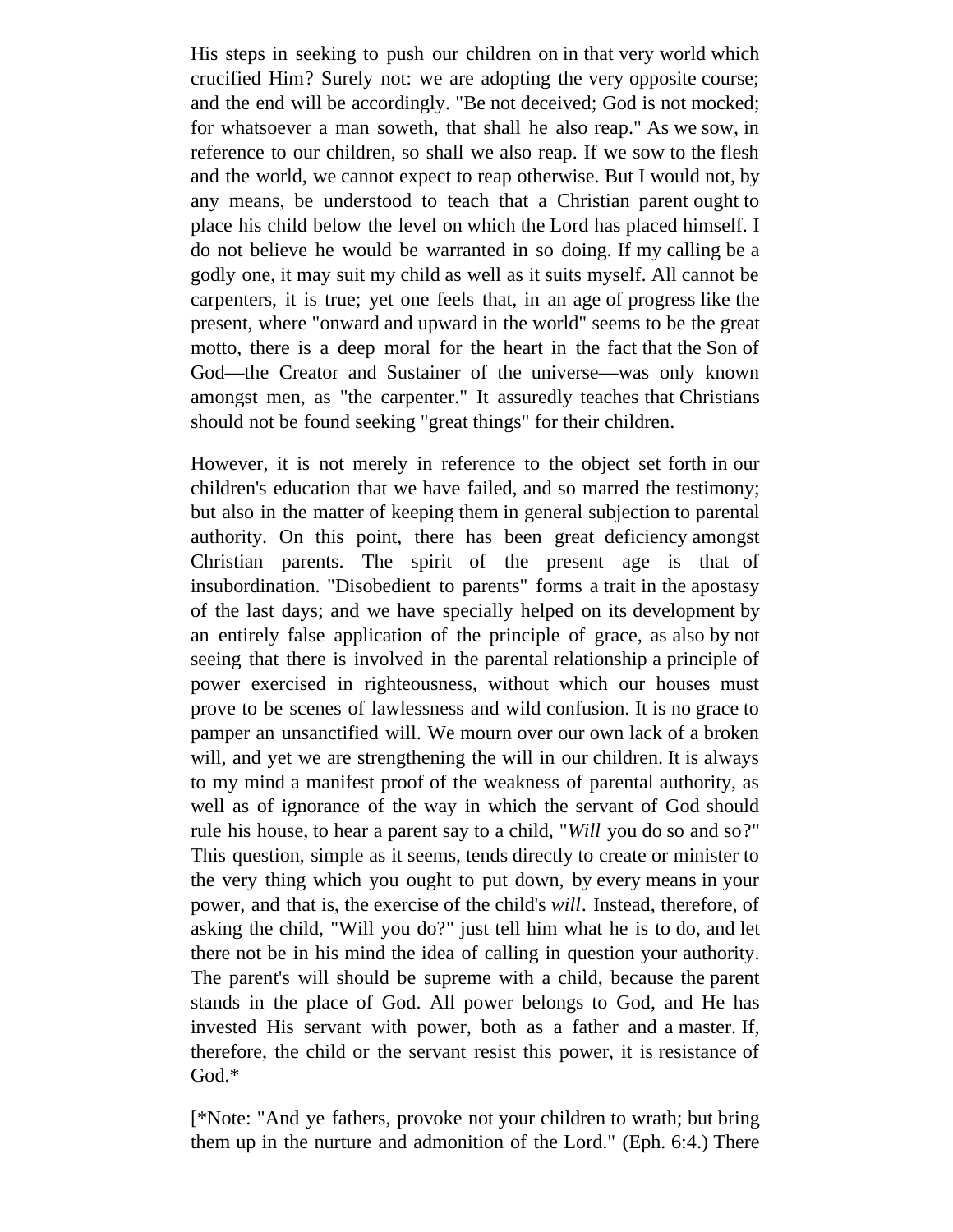is great danger of provoking our children to wrath by inordinate strictness and arbitrary treatment. We may constantly find ourselves seeking to mould and fashion our children according to our own tastes and peculiarities, rather than to "bring them up in the nurture and admonition of the Lord." This is a very great mistake, and will surely issue in failure and confusion. We shall gain nothing, in the way of testimony for Christ, by moulding and fashioning nature into the most exquisite shapes. Moreover, it does not require faith to train and cultivate nature; but it does require it to bring up in the nurture and admonition of the Lord.

Some, however, may say that the apostle in the above passage, is speaking of converted children. To this I reply, that there is nothing about conversion in the passage. It is not said, "Bring up your converted children," etc. Were it thus, it would settle the whole question. But it is simply said, "*your children*," which surely must mean all our children. Now, if I am to bring up all my children in the nurture and admonition of the Lord, when am I to commence? Am I to wait till they grow up to be almost men and women? or am I to begin where all right-minded people begin the work, namely, at the *beginning*? Am I to allow them to run on in nature's folly and wildness, during the most important part of their career, without ever seeking to bring their consciences into the presence of God, as to their solemn responsibilities? Am I to suffer them to spend, in utter thoughtlessness, that period of life in which the elements of their future character are imparted? This would be the most refined cruelty. What should we say to a gardener who would allow the branches of his fruit-trees to assume all sorts of crooked and fantastic shapes ere he thought of commencing a proper system of training? We should, doubtless pronounce him a fool and a madman. And yet such an one is wise in comparison with a parent who suspends the nurture and admonition of the Lord, until his children have made manifest progress in the nurture and admonition of the enemy.

But, it may be said, We must wait for evidences of conversion. To this I reply, that faith never waits for evidences, but acts on God's Word, and the evidences are sure to follow. It is always a manifest proof of infidelity to wait for signs when God gives a command. If Israel had waited for a sign when God said, "Go forward," it would have been plain disobedience; and if the man with the withered hand had waited for some evidence of strength when Christ commanded him to stretch forth his hand, he might have carried his withered hand to the grave with him. So is it with parents. If they wait for signs and evidences before they obey God's word in Ephesians 6:4, they are certainly not walking by faith, but by sight. Besides, if we are to begin at the beginning to train our children, we must evidently begin before they are capable of giving what we might regard as evidences of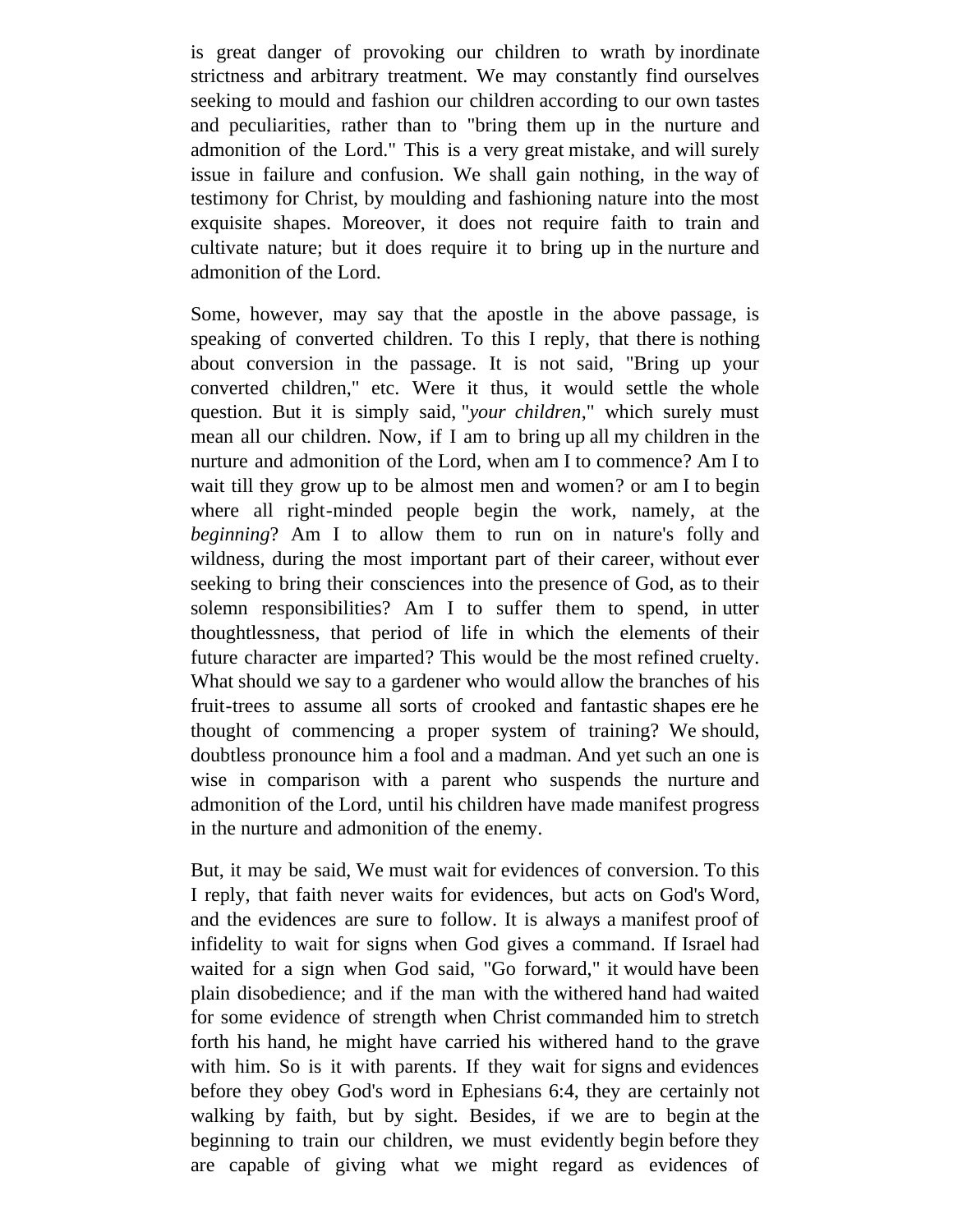conversion.

In this, as in every thing else, our place is to obey, and leave results with God. The moral condition of the soul may be tested by the command; but where there is the disposition to obey, the power to do so will surely accompany the command, and the fruits of obedience will follow, "*in due season, if we faint not*."]

"Let as many servants as are under the yoke count their own masters worthy of all honor, that the name of God and his doctrine be not blasphemed." Observe, it is "God and his doctrine." Why? Because it is a question of power. The name of Christ and His doctrine would put the master and servant on a level, as members of one body. In Christ Jesus there is no distinction; but when I go abroad in the world, I encounter God's moral government, which makes one a master and another a servant; and any infringement upon that government will meet with certain judgment.

Now it is of immense importance to have a clear understanding of the doctrine of God's moral government. It would settle many a difficulty, and solve many a question. This government is carried on with a righteous decision, which is peculiarly solemnizing. If we look through Scripture in reference to this subject, we shall find that in every instance in which there has been error or failure, it has inevitably produced its own results. Adam took of the forbidden fruit, and he was instantly thrust forth from the garden, into a world groaning beneath the curse and weight of his sin. Nor was he ever replaced in Paradise. True, grace came in, and gave him a promise of a Deliverer; moreover, it clothed his naked shoulders. Nevertheless, his sin produced its own result. He made a false step, and he never recovered it. Again, Moses, at the waters of Meribah, uttered a hasty word, and immediately a righteous God forbad his entrance into Canaan. In his case, likewise, grace came in, and gave him something better; for it was much better from the top of Pisgah, to inspect the plains of Palestine in company with Jehovah, than to inhabit them in company with Israel. So also in David's case. He committed a sin, and the solemn denunciation was immediately issued, "The sword shall never depart from thy house." In his case, too, grace abounded, and he enjoyed a more profound sense of grace as he ascended the side of Mount Olivet with bare feet and covered head than he ever had enjoyed amid the splendours of a throne; nevertheless, his sin produced its own result. He made a false step, and he never recovered it.

Nor is the exemplification of this principle confined merely to Old Testament times. By no means. Look at the case of Barnabas. He gave utterance to the seemingly amiable desire to have the company of his nephew Mark, and, from that moment, he loses his honorable place in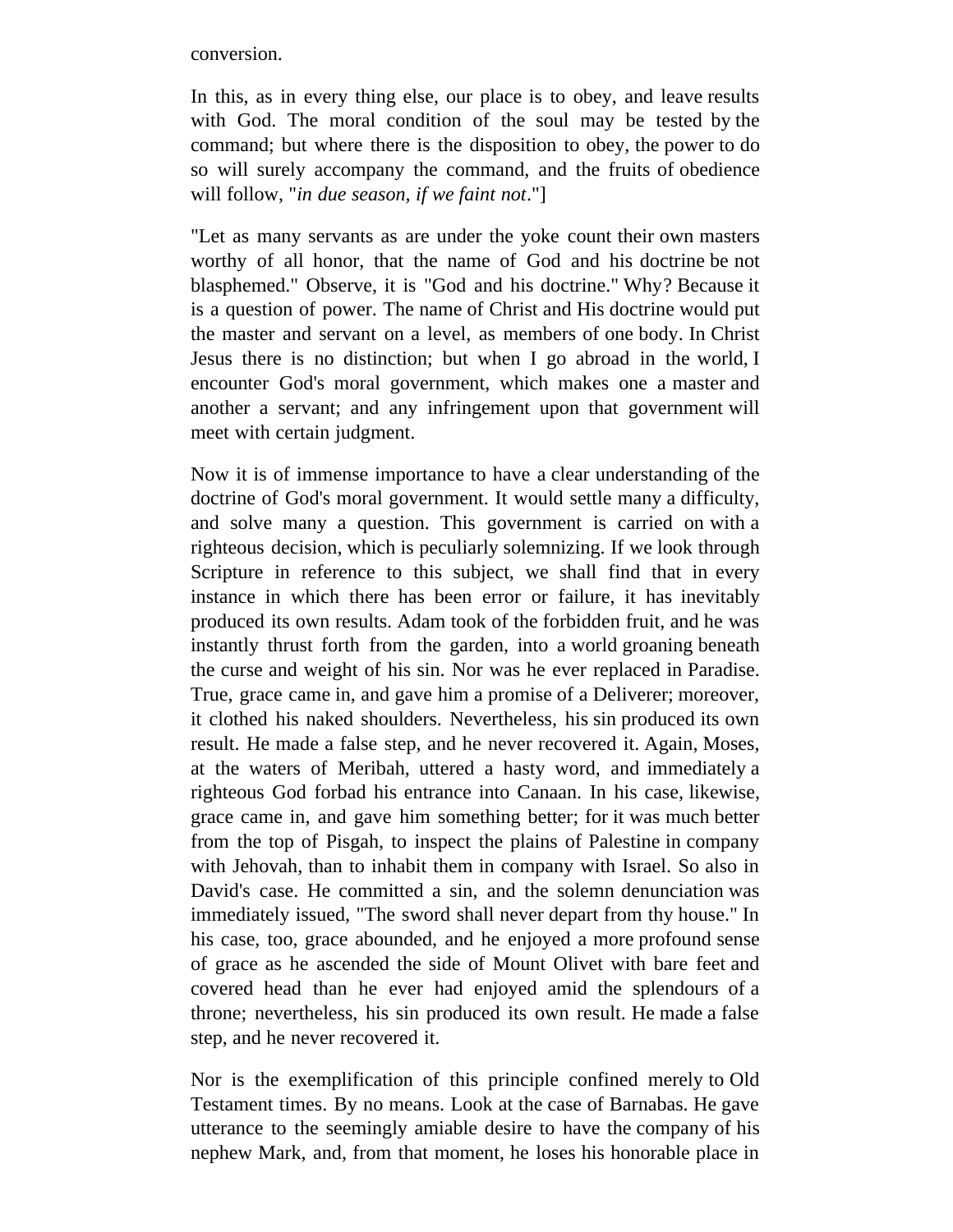the records of the Holy Ghost. He is never heard of afterwards, and his place was supplied with a more wholly devoted heart.\* Hence, God's moral government is a most momentous truth. It is such that, as surely as one does wrong, he will reap the fruit of it, no matter who he is believer or unbeliever, saint or sinner. Grace may forgive the sin, and will, where it is confessed and judged; but inasmuch as the principles of God's moral government have been interfered with, the offender must be made to feel his mistake. He has missed a step of the wheel, and he shall assuredly feel the consequences. This is a most solemn but specially wholesome truth, the action of which has been sadly clogged by false notions about grace. God never allows His grace to interfere with His moral government. He could not do so, because it would produce confusion, and "God is not the author of confusion."\*

[\*Note: It was nature in Barnabas that led him to wish for the company of one who "departed from them from Pamphylia, and went not with them to the work." It was amiable nature, yet it was nature, and it triumphed, for he took Mark and sailed to Cyprus, his native country, where, in the freshness of his Christian course, he had sold his property, in order to be a more unshackled follower of Him who had not where to lay His head. (See Acts 4:36-37.) This is no uncommon case. Many set out with a surrender of heart and nature with their respective claims. The blossom on the tree of Christian profession looks fair, and emits a fragrant perfume; but alas! it is not followed by the rich and mellow fruit of autumn. The influences of earth and nature gather around the soul, and nip its beauteous blossoms, and all ends in barrenness and disappointment. This is very sad, and is always attended with the very worst moral effect upon the testimony. It is not at all a question of ceasing to be a saved person. Barnabas was a saved person. The influences of Mark and Cyprus could not blot out his name from the Lamb's book of life, but they did most thoroughly blot out His name from the records of testimony and service here below. And was not this something to be lamented? Is there nought to be deplored or dreaded, save the loss of personal salvation? Most despicable is the selfishness that can think so. For what purpose does the blessed God take so much pains and trouble in maintaining His people here? Is it that they may be saved and made meet for glory? No such thing. Saved they are already, by the accomplished redemption of Christ and, therefore, meet for glory. There is no middle step between justification and glory, for "whom he justified them he also glorified." Why, therefore, does God leave us here? That we may be a testimony for Christ. Were it not for this, we might just as well be taken to heaven the moment of our conversion. May we have grace to understand this point, in all its fullness and practical power.]

It is here there has been so much failure in the management of our houses. We have forgotten the principle of righteous rule which God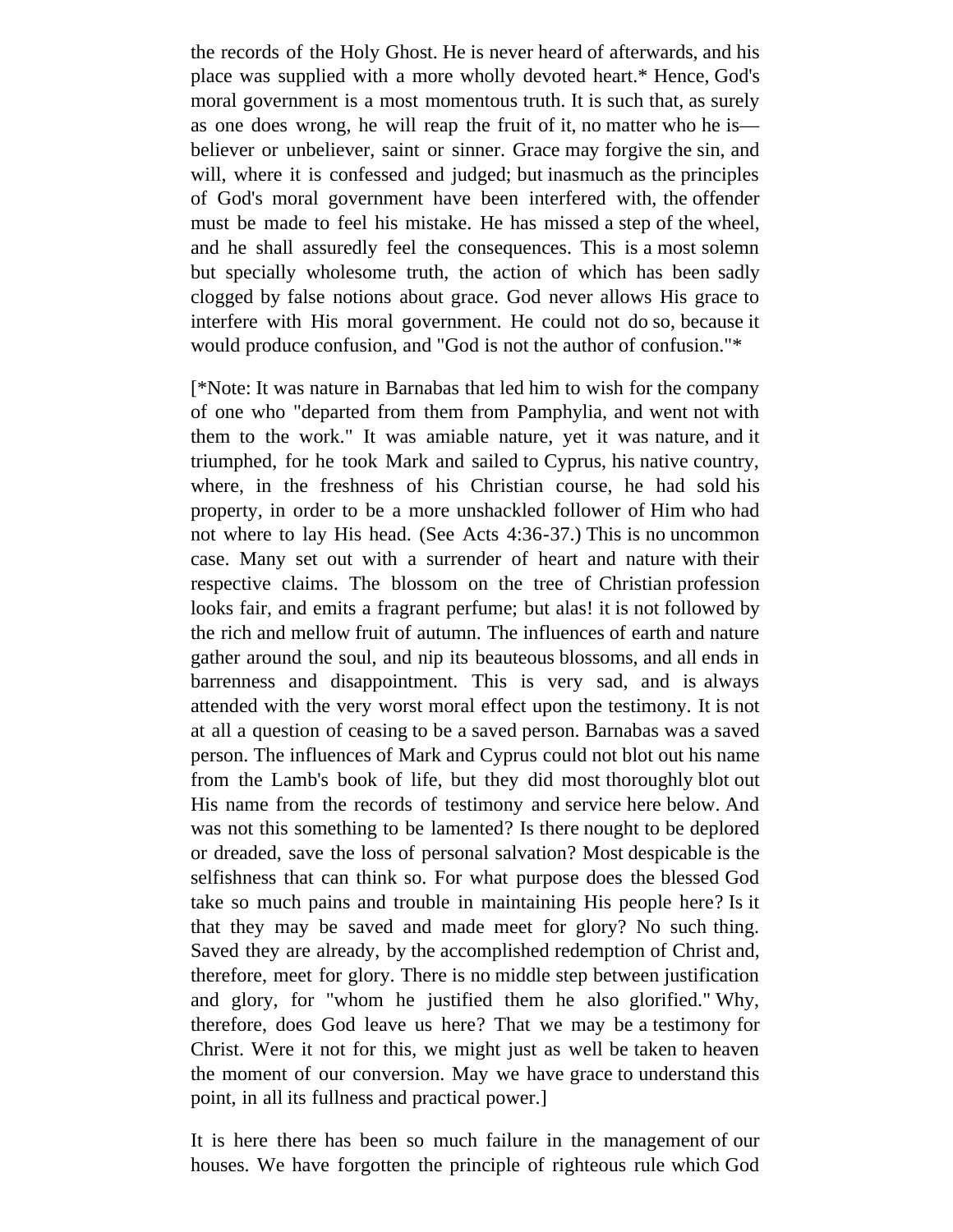has set before us, and in the exercise of which He has given us an example. My reader must not confound the principle of God's government with the aspect of His character.\* The two things are distinct. The former is righteousness, the latter is grace; but what I here desire to bring out is the fact that there is a principle of righteousness involved in the relationship of father and master, and if this principle receive not its due place in the management of the family, there must be confusion. If I see a *strange* child doing wrong, I have no divine authority to exercise righteous discipline towards him; but the moment I see my own child doing so, I put him under discipline. Why? because I am his father. But it may be said, The parental relationship is one of love. True; it is founded in love: "Behold what manner of love the Father hath bestowed on us, that we should be called the sons of God." But although the relationship is founded in love, it is exercised in righteousness, for "the time is come when judgment must begin at the house of God." So also in Hebrews 12, we are taught that the very fact of our being genuine sons, brings us under the righteous discipline of the Father's hand. In John 17, too, the church is committed to the care of the Holy Father to be kept by Him through His own name.

[\*Note: The epistles of Peter develop the doctrine of God's moral government. He it is who asks the question, "Who is he that will harm you, if ye be followers of that which is good?" Now, some may find a difficulty in reconciling this inquiry with Paul's statement, "All that will live godly in Christ Jesus shall suffer persecution." It were needless to say that the two ideas are in perfect and beautiful harmony. The Lord Jesus Himself, who was the only perfect and unwavering follower of that which is good, who, from first to last, "went about doing good," found, in the end, the cross, the spear, the borrowed grave. The apostle Paul, who, beyond all other men kept close to the Great Original which was set before him, was called to drink an unusually large cup of privation and persecution. And to this moment, the more like Christ, and the more devoted to Him any one is, the more privation and persecution he will suffer. Were any one, in true devotedness to Christ and love to souls, to take his stand publicly in some Roman Catholic district, and there preach Christ, his life would be in imminent danger. Do all these facts interfere with Peter's inquiry? By no means. The direct tendency of God's moral government is to protect from injury all who are "followers of that which is good," and to bring down punishment upon all who are the reverse; but it never interferes with the higher path of ardent discipleship, or deprives any one of the privilege and dignity of being as like Christ as he will; "for unto you it is given, on behalf of Christ (*to uper Cristou*), not only to believe on him, but also to suffer for him (*uper autou*) having the same conflict which ye saw in me, and now hear in me." (Phil. 1:29, 30.) Here we are taught that it is an actual gift conferred upon us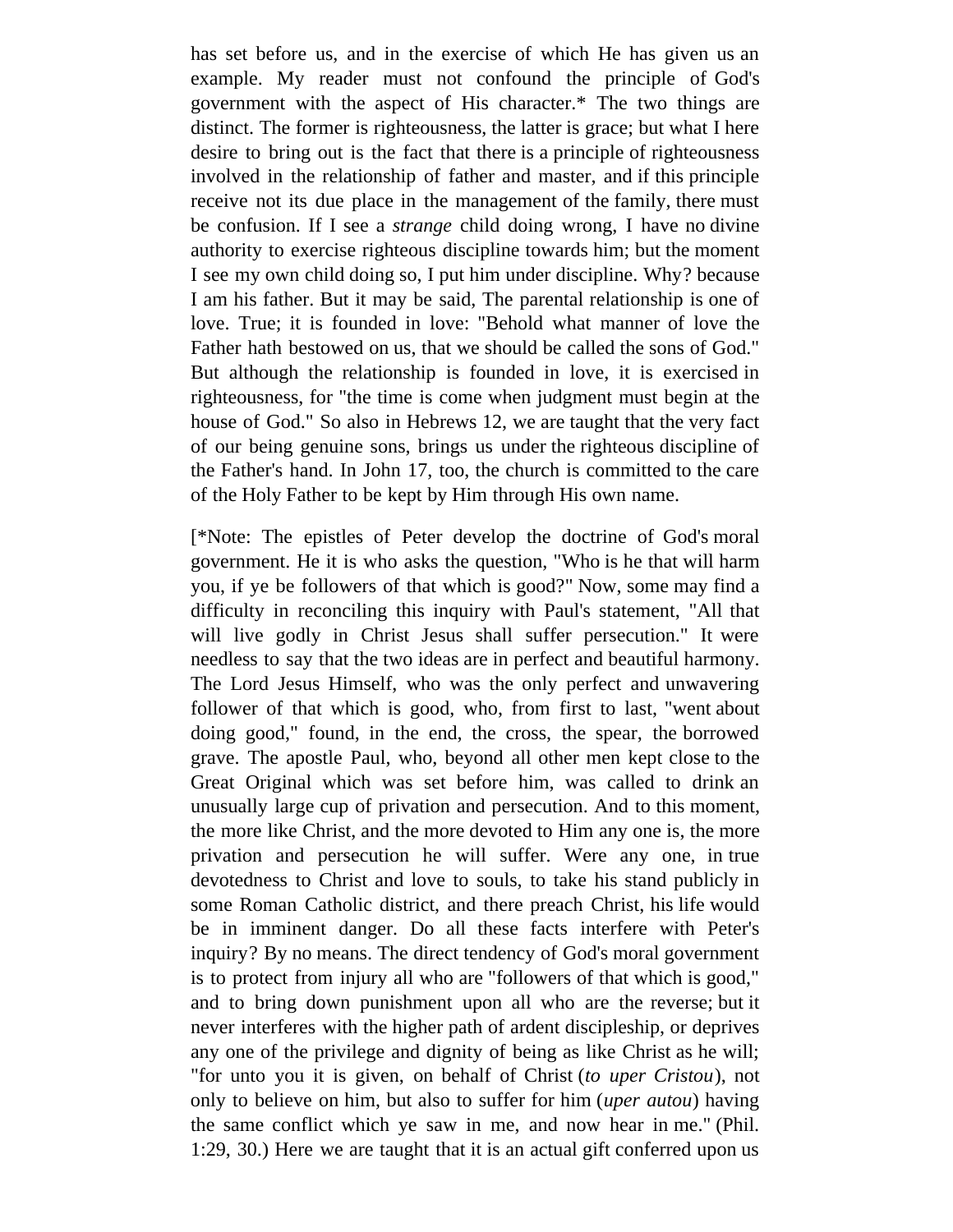to be allowed to suffer for Christ, and this in the midst of a scene in which, on the ground of God's moral government, it can be said, "Who is he that will harm you, if ye be followers of that which is good?" To recognize and be a subject of God's government is one thing, and to be a follower of a rejected and crucified Christ is quite another. Even in Peter's epistle, which, as we have remarked, has as its special theme, the doctrine of God's government, we read, "But, if doing well and suffering for it, ye take it patiently, this is acceptable to God. For unto this were ye called, because Christ also suffered for us, leaving us an example that we should follow His steps." And again, "If any suffer as *a Christian* [from being morally like Christ], let him not be ashamed; but let him glorify God in this matter."]

Now, in every case in which this great truth has been lost sight of by Christian parents, their houses have been thrown into confusion. They have not governed their children, and as a consequence, their children have, in process of time, governed them, for there will be government somewhere; and if those into whose hands God has put the reins do not hold them properly, they will speedily fall into bad hands; and can there be a more melancholy sight than to see parents governed by their children? I believe, in God's sight, it presents a fearful moral blot, which must bring down His judgment. A parent who lets the reins of government drop from his hands, or who does not hold them steadily, has grievously failed in his high and holy position as the representative of God, and the depository of His power; nor do I believe that any one so failing can ever thoroughly regain his place, or be a proper witness for God in his day and generation. A subject of grace he may be; but then, a subject of grace, and a witness for God are two widely different things. This will account for the sorrowful condition of many brethren. They have utterly failed to govern their houses, and hence they have lost their true position and moral influence—their energies are paralysed, their mouths closed, their testimony hushed; and if any such do lift the voice in some feeble way, the finger of scorn is instantly pointed at their families, and this cannot but send a blush to the cheek and a pang to the conscience.

Nor do people always take a correct view of this matter, and trace the failure up to its legitimate source. Many are too ready to look upon it as a natural and necessary thing that their children are to grow up wilful and worldly. They say, It is all very well while your children are young, but wait till they grow older, and you will see that you must let them go into the world. Now, I want to know, is it the mind of God that the children of His servants must necessarily grow up wilful and worldly? I never could believe any such thing. Well, then, if it be not His mind that they should so grow up—if He has graciously opened the same path to my house as He has opened to myself—if He has permitted me to select the same portion for my children as I have,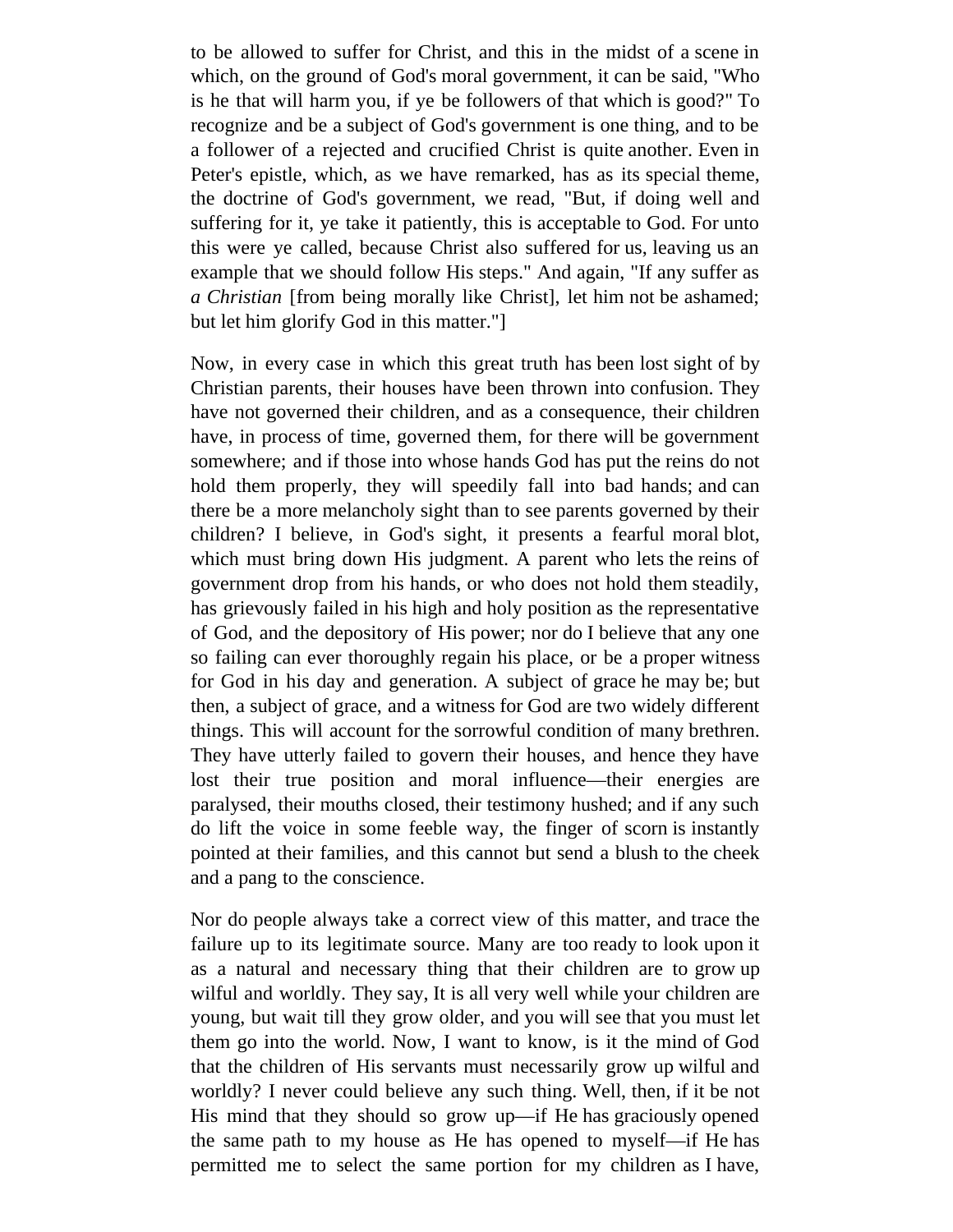through His grace, selected for myself—if, after all this, my children grow up wilful and worldly, what am I to infer? Why, that I have grievously sinned and failed in my parental relationship and responsibilities—that I have wronged my children and dishonoured the Lord. Shall I go and make a general principle of this, and set it down that all the children of Christians must grow up as mine have? Shall I go and discourage young parents from taking God's ground in reference to their dear children, by setting before them my abominable failure, instead of encouraging them by setting before them God's infallible faithfulness to all who seek Him in the way of His appointment? To act thus would be to follow in the steps of the old prophet of Bethel, who, because he was in the midst of evil himself, sought to drag his brother in also, and had him slain by a lion for disobeying the word of the Lord.

But the sum of the matter is this, the wilfulness of my children reveals the wilfulness of my own heart, and a righteous God is using them to chasten me, because I have not chastened myself. This is a peculiarly solemn view of the case, and one that calls for deep searching of heart. To save myself trouble, I have let things take their course in my family, and now my children have grown up around me to be thorns in my side, because I trained them not for God. This is the history of thousands. We should ever bear in mind that our children, as well as ourselves, should be "set for the defence and confirmation of the gospel." I feel persuaded that, could we only be led to regard our houses as a testimony for God, it would produce an immense reformation in our mode of ruling them. We should then seek a high tone of moral order, not that we might be spared any trouble or vexation, but rather that the testimony might not suffer through any confusion in our families. But let us not forget that, in order to subdue nature in our children, we must subdue it in ourselves. We can never subdue nature by nature. It is only as we have crushed it in ourselves, that we are in a position to crush it in our children. Moreover, there must be the clearest understanding and the fullest harmony between the father and mother. Their voice, their will, their authority, their influence, should be essentially one—one in the strictest sense of that word. Being themselves "no more twain, but one flesh," they should ever appear before their children in the beauty and power of that oneness. In order to this, they must wait much upon God together they must be much in His presence, opening up all their hearts, and telling out all their need. Christians do frequently injure one another in this respect. It sometimes happens that one partner really desires to give up the world and subdue nature to an extent for which the other is not prepared, and this produces sad results. It sometimes leads to reserve, to shuffling, to management and generalship, to positive antagonism in the views and principles of husband and wife, so that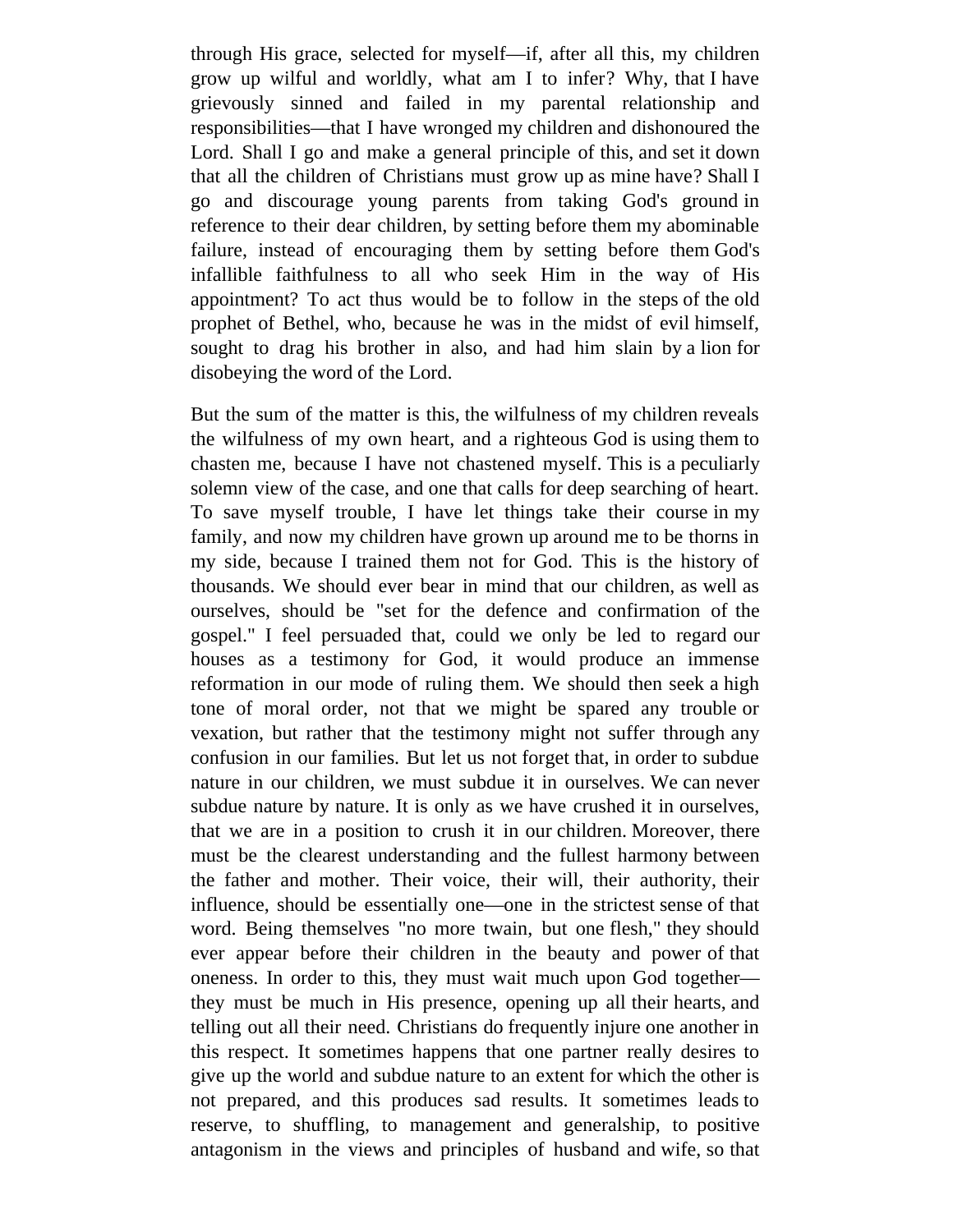they cannot really be said to be joined in the Lord. The effect of all this upon the children as they grow up is pernicious beyond all conception; and the influence which it exerts in deranging the entire house is quite incalculable. What the father commands the mother remits; what the father builds up the mother pulls down. Sometimes the father is represented as stern, severe, arbitrary, and exacting. The maternal influence acts outside, and independent of, the paternal; sometimes even it sets it aside altogether; so that the father's position becomes wretched in the extreme, and the whole family presents a most demoralised and ungodly appearance.\* This is terrible. Children never could be properly trained under such circumstance; and as to testimony for Christ, the bare thought of it is monstrous. Wherever such a state of things prevails, there should be the deepest sorrow of heart before the Lord on account of it. His mercy is exhaustless, and His tender compassions fail not; and surely we may hope that, where there is true contrition and confession, God will graciously come in with healing and restoration. One thing is certain, that we should not go on content to have things so; therefore, let the one who feels the sorrow of heart cry mightily to God, day and night— cry to Him on the ground of His own truth and name, which are blasphemed by such things; and, be assured, He will hear and answer.

[\*Note: Nothing can be more melancholy than to hear a mother say to a child, "We must not let your father know anything about this." Where such a course of reserve and double dealing is adopted there must be something radically and awfully wrong, and it is a moral impossibility that any thing like godly order can prevail, or right discipline be carried out. Either the father must, by inordinate severity or unwarrantable strictness, be "provoking his children to wrath," or the mother must be pampering the child's will at the expense of the father's character and authority. In either case there is an effectual barrier to the testimony, and the children suffer grievous injury. Hence, Christian parents should see well to it that they always appear before their children, and also before their servants, in the power of that unity which flows from their being perfectly joined together in the Lord. If, unhappily, any shade of difference should arise in reference to the details of domestic government, let it be made a matter of private conference, prayer, and self-judgment in the presence of God; but never let the subjects of government see such a manifest proof of moral weakness, for it will surely cause them to despise the government.]

*But let all be viewed in the light of testimony for God's Son.* It is to further this we are left here. We are surely not left here merely to bring up families. We are left here to bring them up for God, with God, by God, and before God. To do all this, we must be much in His presence. A Christian parent should take great care not to punish his children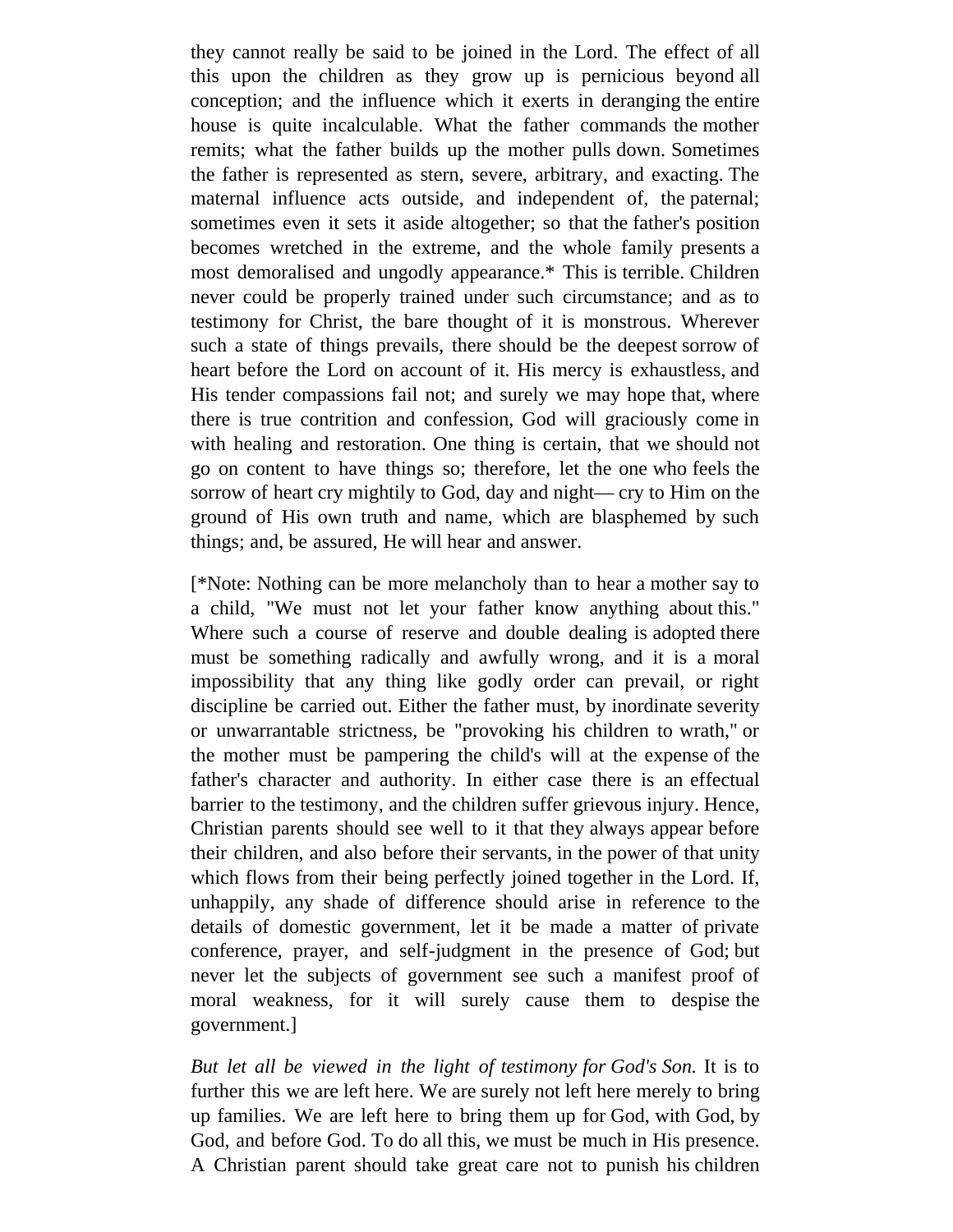merely to gratify his whims and tempers. He is to represent God in the midst of his family. This, when properly understood, will regulate every thing. He is God's steward, likewise, and in order rightly and intelligently to discharge the functions of his stewardship, he must have frequent—yea, unbroken—intercourse with his Master. He must be constantly betaking himself to His feet, to know what he is to do, and how he is to do it. This will make everything easy and happy. It is often the desire of one's heart to get an abstract rule for this, that, and the other thing, in the details of family arrangement. One may ask what sort of punishments, what sort of rewards, what sort of amusements, should a Christian parent adopt. Actual punishment will, I believe, rarely be called for, if the divine principle of government be carried out from the earliest date; and as to rewards, it would be better to put them in the light of expressions of love and approval. A child must be obedient—unqualifiedly and unhesitatingly obedient—not to get a reward, which is apt to feed emulation, a fruit of the flesh; but because God would have him so; and then, of course, it is quite allowable for the parent to express his approval in the shape of some little present. As to amusement, let it always, if possible, assume the character of some useful occupation. This is most salutary. It is a bad thing to cherish the thought in the mind of a child, that painted toys and gilded baubles minister pleasure. With very young children, I have constantly found that they derived more real, and certainly much more simple pleasure from a piece of stick or paper made out by themselves, than from the most expensive toy. Finally, let us, in all things, whether punishment, reward, or amusement, keep the eye on Christ, and earnestly seek the subjugation of the flesh in every shape and form. So shall our houses be a testimony for God, and all who enter them be constrained to say, "GOD IS HERE."

As to the management of servants in a Christian household, the principle is equally simple. The master, as the head of the house, is the expression of the power of God, and as such, he must insist upon subjection and obedience. It is not a question of the Christianity of the servants, but simply of the order which should ever be maintained in a Christian household. Here, too, we must be on our guard against the mere indulgence of our own arbitrary temper. We have to remember that we have a Master in heaven, who has taught us to "give unto our servants that which is just and equal." If only we set the Lord before us, from day to day, and seek to exhibit Him in all our dealings with our servants, we shall be kept from error on every side.

I must now close. I have not written, the Lord knows, to wound any one. I feel the truth, importance, and deep solemnity of the points here put forward, and also my own lack of ability to bring them out with sufficient distinctness and power. However, I look to God to make